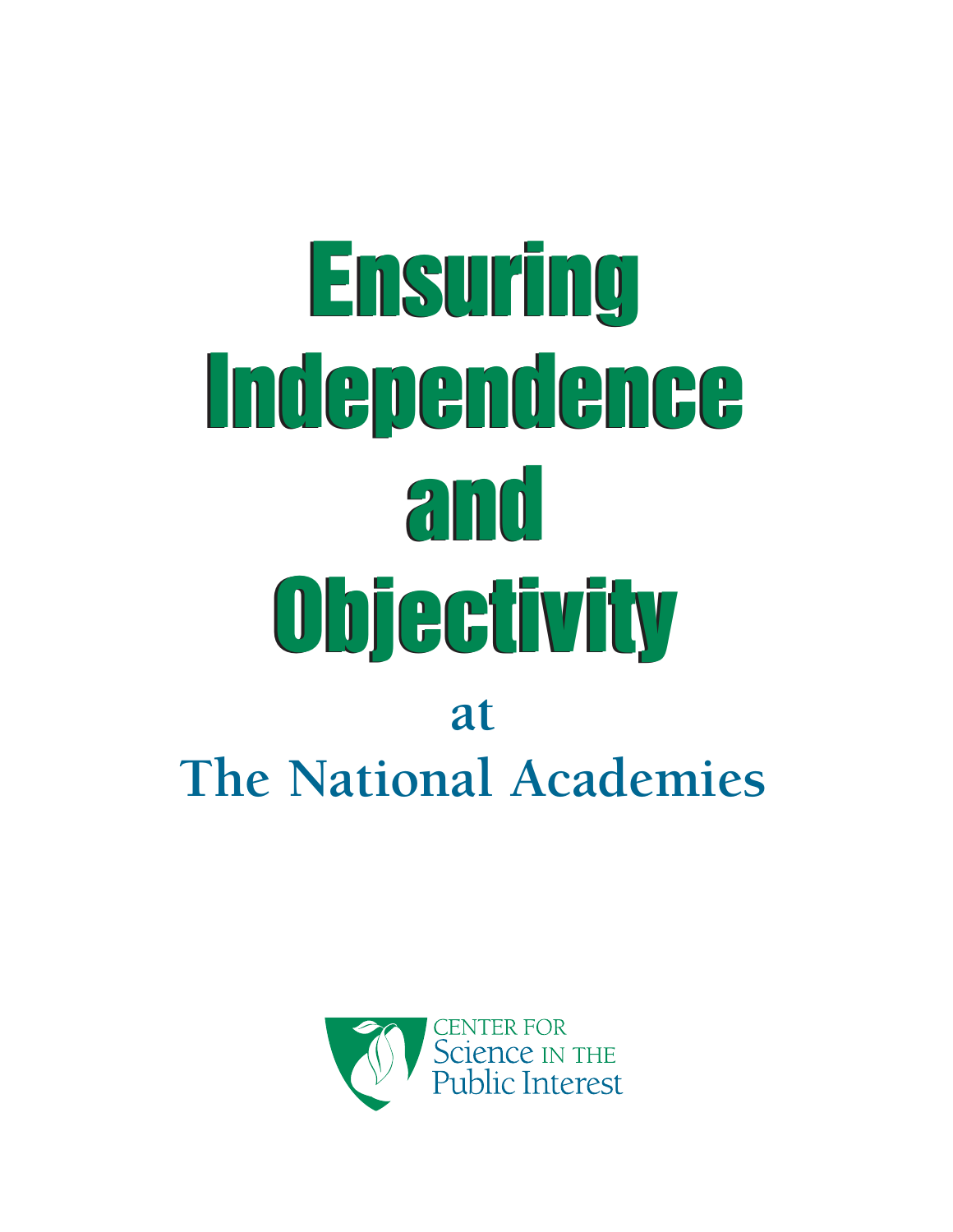# **Ensuring Independence and Objectivity**

at The National Academies

**CENTER FOR SCIENCE IN THE PUBLIC INTEREST Washington, DC**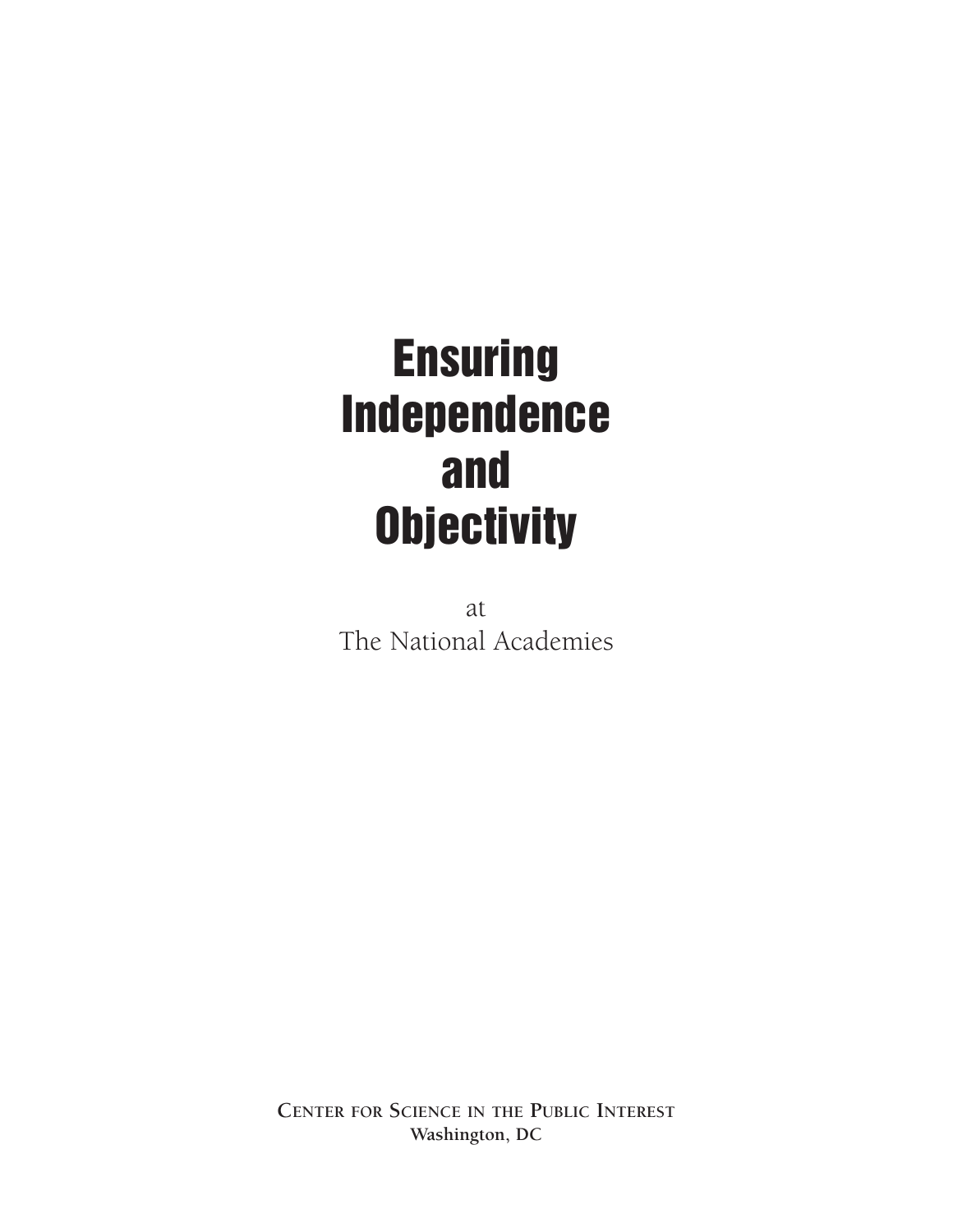#### **Acknowledgements**

The Integrity in Science Project of the Center for Science in the Public Interest gratefully acknowledges the financial support of the Beldon Foundation, the Richard and Rhoda Goldman Fund, the Rockefeller Family Fund, the Saperstein Family Fund, and the Arkay Foundation.

This report was co-written by Integrity in Science project director Merrill Goozner and program manager Corrie Maudlin. The report was reviewed by CSPI executive director Michael F. Jacobson, Ph.D. Design by Cheryl Halterman.

Copyright © 2006 by Center for Science in the Public Interest

The Center for Science in the Public Interest (CSPI) founded in 1971, is a nonprofit health-advocacy organization. CSPI conducts innovative research and advocacy programs in the areas of nutrition, food safety, and alcoholic beverages and provides consumers with current information about their own health and well-being. CSPI is supported by almost one million subscribers in the United States and Canada to its *Nutrition Action Healthletter* and by foundation grants.

> 1875 Connecticut Avenue, NW, #300 Washington, DC 20009 ph: 202-332-9110 fax: 202-265-4954 www.cspinet.org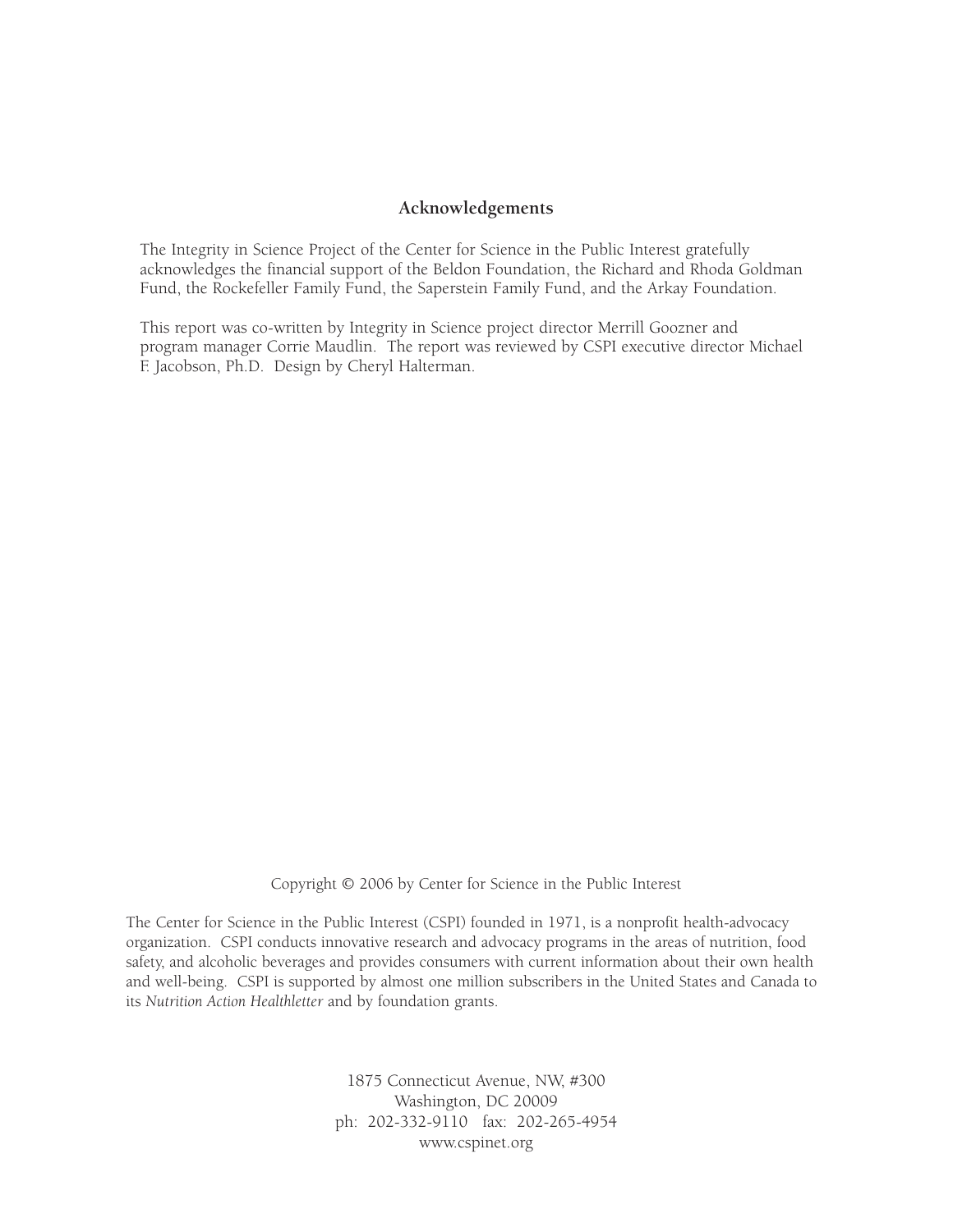# Preface

This report is written out of great respect for the National Academies. Each year, Congress and government agencies call upon the NAS to provide the best scientific advice possible on important and controversial topics. NAS reports invariably earn high marks from the scientific community, and this study, which did not evaluate the quality of any particular NAS report, makes no effort to question that consensus view.

Rather, because commercial pressures on the conduct of science have grown exponentially in recent decades, we focused on the process of nominating committees, as well as the composition of committees, both of which strongly influences the conclusions and recommendations of reports. We focused on the committee selection process because of the importance of protecting NAS committees from those pressures. Only through preventing the appearance of bias, imbalance, and conflicts of interest can the NAS ensure that the high quality and reputation of its reports will be maintained in the future.

Unfortunately, we found serious deficiencies in the NAS's committee-selection process that could jeopardize the quality of future NAS reports. The NAS has allowed numerous scientists (and others) with blatant conflicts of interest to sit on committees. Compounding that problem, those conflicts of interest usually are not disclosed to the public. Whether complete avoidance of conflicts of interest on committees would have improved the committees' recommendations is impossible to know. At the very least, though, improving the process of committee formation and excluding individuals with conflicts or balancing them with individuals having sharply contrasting views, would provide added insurance that Academy recommendations will continue to be both topnotch and merit respect throughout the world.

> Michael Jacobson, Ph.D. Executive Director Center for Science in the Public Interest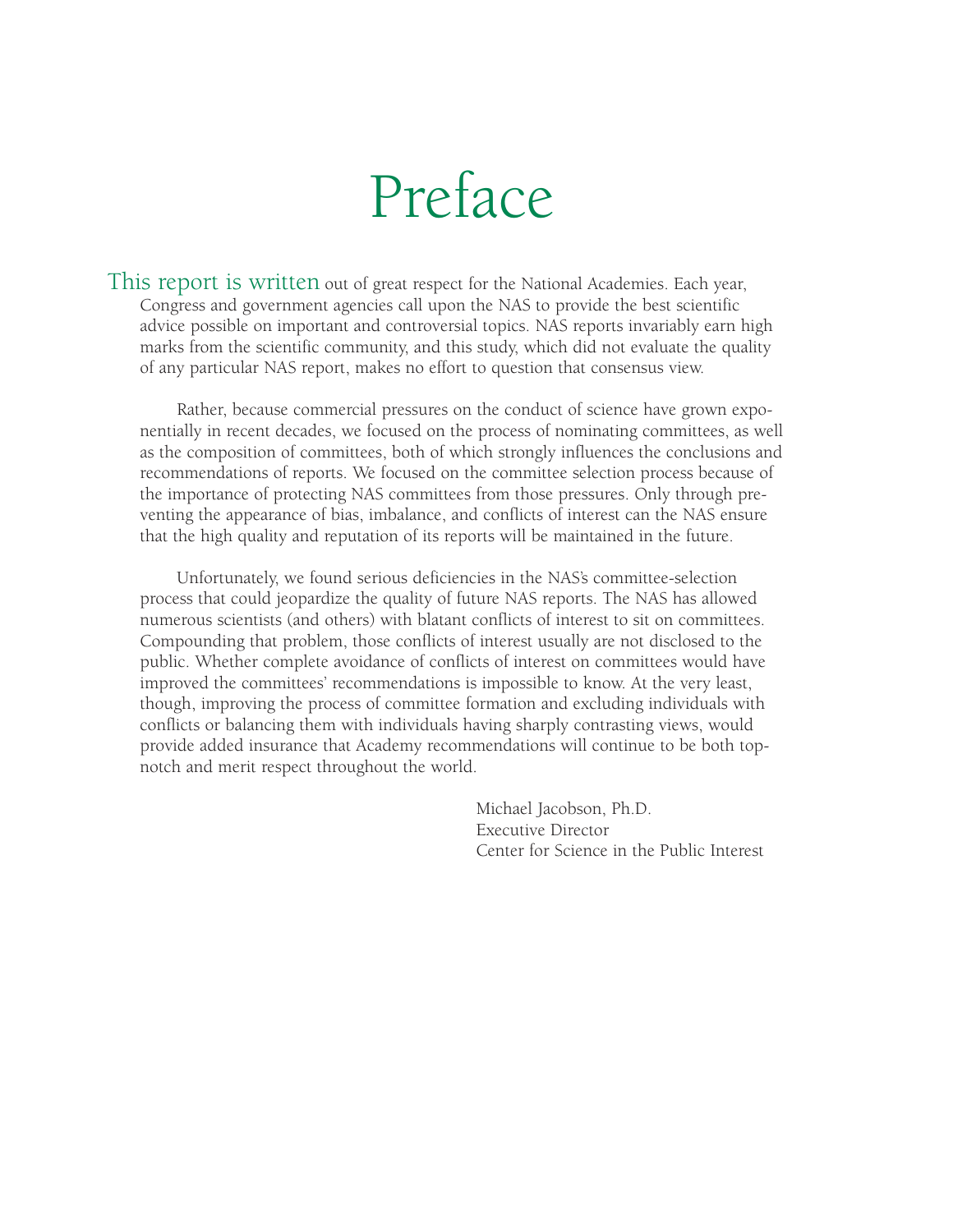# TABLE OF CONTENTS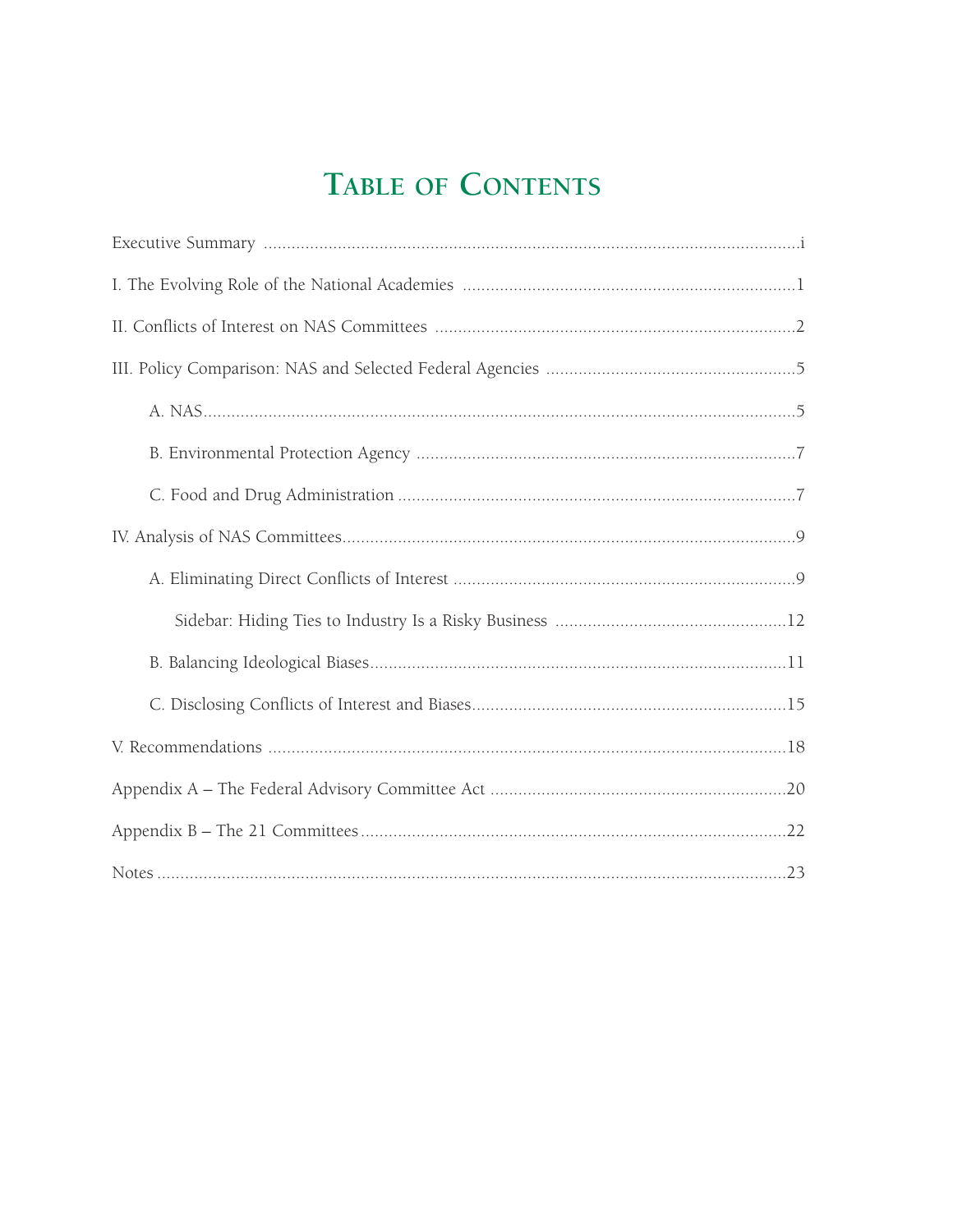# Executive Summary

## **BACKGROUND:**

The National Academies – now comprised of the National Academy of Sciences, the Institute of Medicine, the National Academy of Engineering and the National Research Council (hereafter referred to collectively as NAS) – plays a prominent role in setting national policies. Each year, the NAS selects over 8,000 scientists to serve on more than 500 committees that produce more than 200 scientific analyses, many of them crucial to the nation's health and environment.

This report focuses only on the selection process for and composition of NAS panels. In 1997, NAS committees funded by the federal government came under the jurisdiction of the Federal Advisory Committee Act (FACA). Congress required the agency to avoid using scientists with direct conflicts of interest on study panels (unless their expertise is deemed essential and not available elsewhere) and to seek balance on points of view. This report found serious breaches of both of those rules.

# **STUDY FINDINGS:**

### *1. A Failure to Eliminate Direct Conflicts of Interest*

For the purposes of this study, CSPI defined a direct conflict of interest as a financial tie within the last five years to a company or industry that is relevant to the committee topic. A five-year window is comparable to policies at leading academic journals that require conflicts of interest disclosure in published articles. Among the 320 professionals on 21 NAS committees investigated by CSPI over the past three years, at least 56 (18 percent) had direct conflicts of interest.

**Finding: Nearly one out of every five scientists appointed to an NAS panel has direct financial ties to companies or industry groups with a direct stake in the outcome of that study. This consistent pattern of appointing scientists with conflicts of interest clearly violates the spirit of the Federal Advisory Committee Act amendments that apply to NAS.** 

### *2. A Failure to Achieve Balance*

Independent background checks by CSPI investigators found at least 66 scientists whose employment, significant and longterm financial relationships, published writings, think-tank membership, or courtroom testimony demonstrated pro-industry positions. On the other hand, only nine of the 320 scientists worked for or were closely identified through their writings or published studies with environmental or public interest groups.

**Finding: NAS did a poor job of balancing points of view on a majority of the study panels examined. The NAS does not appear to consider information about potential bias or conflicts of interest prior to nominating individuals to a committee. As a result, about half the panels examined had scientists with identifiable biases who were not offset by scientists with alternative points of view.** 

### *3. A Failure to Disclose Information about Conflicts of Interest*

Among the 320 scientists and other professionals examined in this study, nearly a fifth had some ties to industries that might be affected by the study. Yet the NAS revealed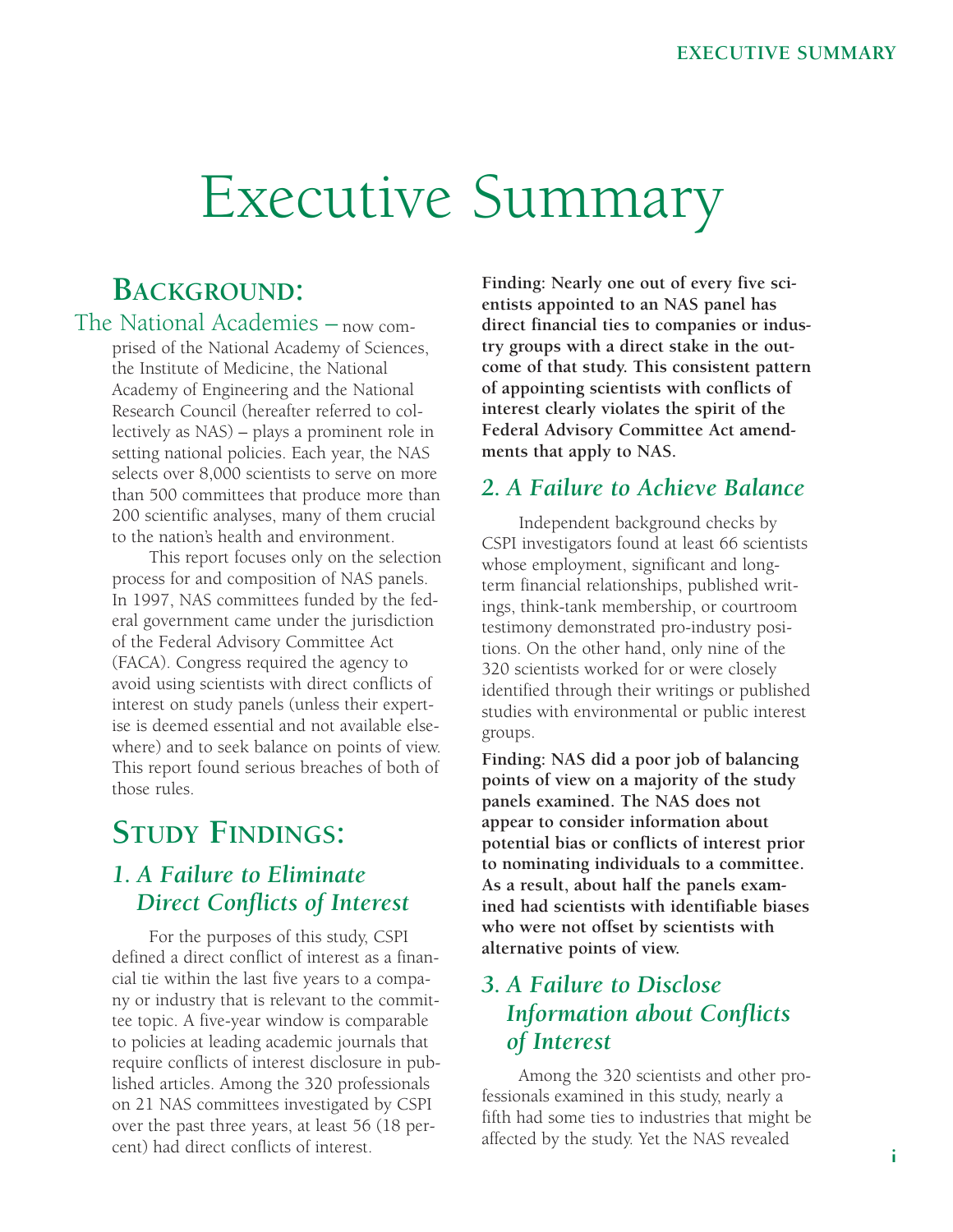those ties to the public (via its website) in only 46 percent of those cases.

**Finding: The NAS provides brief biographies of nominees to its committees on the agency's website. Such biographies could assist people who were considering commenting on a committee's composition. However, those biographies are woefully inadequate because, in a majority of cases, they fail to provide crucial data regarding conflicts of interest and points of view.**

### **RECOMMENDATIONS**

To achieve its stated goal of "ensuring independent, objective advice" for federal agencies, Congress, and the general public, the NAS should take the following steps:

- The NAS should expand its definition of conflicts of interest to include any financial ties within the past five years with companies that might be affected by the committee's work, either directly or indirectly.
- If it allows a scientist with a conflict of interest to serve on a committee, the NAS should publish prior to the first meeting of the committee a waiver documenting the nature of the conflict and the reason for the waiver.
- The NAS should expand its definition of balance on committees to include bias and point of view, in addition to areas of expertise. The definition of point of view should be expanded to include scientists with extensive ties to industry as having a "pro-industry" bias. Balance should be defined as never having more than three such scientists on any committee and

always balancing pro-industry scientists with at least an equal number of public health-oriented scientists.

- To encourage compliance, the NAS should adopt sanctions, such as a three-year ban from serving on any NAS panel, when a committee member fails to disclose appropriate information on the NAS disclosure forms.
- The NAS should make a much greater effort to expand the pool of candidates for committees by reaching out to the broader scientific community and not relying on existing boards, committees and routine contacts. It should publicly announce through its website and other outreach channels that it is forming a new study committee; that announcement should occur at least three months before the first meeting of the committee and include an invitation to the public to submit nominations for membership on the committee.
- Twenty days before a panel's first meeting (or at the same time that it posts the tentative roster for the committee), the NAS should publicly disclose all conflicts of interest, biases, and points of view of the scientists chosen for that panel. Only after consideration of public comments should NAS staff make that roster final.
- The NAS should maintain a listserv that notifies interested individuals when a committee is being formed and when it has chosen a tentative list of nominees. The latter notice should include a link to the proposed list of nominees.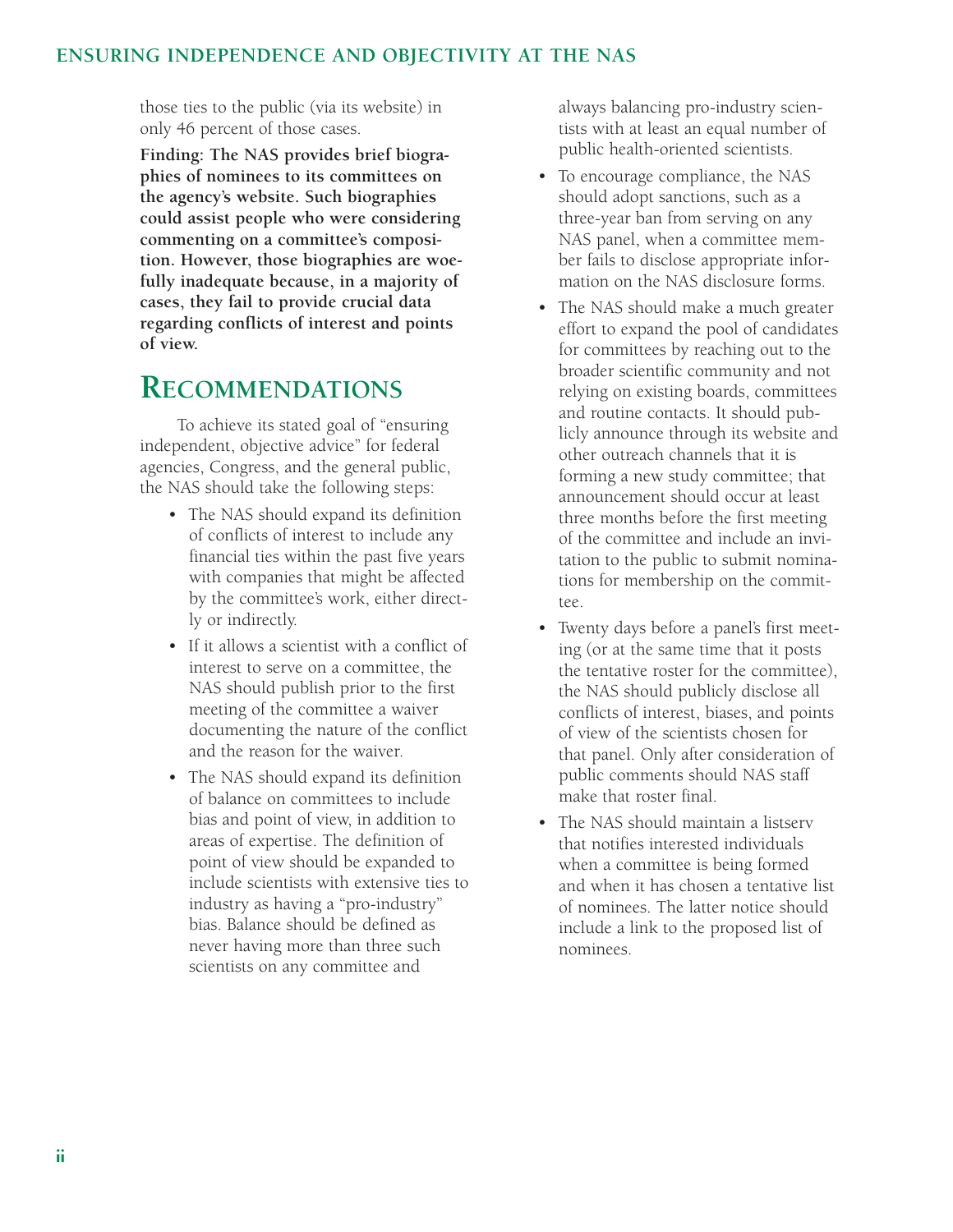# I. The Evolving Role of the National Academies

For over 140 years, the National Academy of Sciences (NAS) has played a prominent role in setting national policies that are based on science. A congressional charter signed by President Abraham Lincoln on March 3, 1863, established the original NAS as a non-profit corporation made up of distinguished academics willing to provide free technical and scientific advice to the government. In its first decades of existence, the largely voluntary NAS created committees on a wide variety of subjects with the twin goals of furthering science and technology and promoting the general welfare.

Over the course of the 20th century, the NAS expanded its role in science and technology policy-making. The need for sophisticated technological expertise during World War I led to the formation of a full-time National Research Council (NRC) to serve as the principal operating agency for the NAS. The growing industrialization of society in the post-World War II era led to the formation in 1964 of the National Academy of Engineering, which also came under the NRC umbrella. The growing importance of health care in the U.S. economy led to the formation of the Institute of Medicine (1970), the last expansion of the National Academies' structure. (For the remainder of this report, NAS refers to the four national academies.<sup>1</sup>)

Today, reports from the NAS influence national policies concerning virtually every area of modern life, from space and nanotechnology to global warming and nutrition. Each year, the NAS selects more than 8,000 academics and other experts to serve on over 500 committees, which collectively produce more than 200 reports. While none of the committee members are paid, the budget of the 2,000-person organization reached \$218 million in 2004, largely for staffing and supporting the various committees. Over 80 percent of that budget came from government agencies.<sup>2</sup>

The NAS can initiate the study process on a particular subject by using its own funds, generated mostly from sales of reports and contributions. But this accounts for less than 20 percent of its budget. Most requests come directly from federal agencies, which often look to NAS for outside scientific support for new policy initiatives. Sometimes two or more federal agencies will ask the NAS to serve as an outside arbiter of an inter-agency dispute. A recent example was an NAS panel evaluating the environmental effects of the rocket fuel component perchlorate on local communities, which pitted the Defense Department and giant contractors like Lockheed Martin against the Environmental Protection Agency (EPA) in a dispute over the pollution level that would require extensive clean-up operations.

Requests for new study committees often originate on Capitol Hill through a legislator responding to requests from interest groups. As a result, the NAS often finds itself involved in the most contentious issues of the day and subject to significant political pressure. For instance, an industry group opposed to an imminent action by a regulatory agency may ask a friendly legislator to obtain funding for an NAS study reviewing the scientific reasoning behind the agency's decision. Public interest groups may lobby legislators to authorize money for an NAS study that might help build support for new public health policies. Legislators seeking controversial laws or regulations favoring a special interest or constituent may seek an NAS study hoping it will justify their proposals. In most such cases, the make-up of the NAS committees, which could have a major impact on their recommendations, comes under intense scrutiny.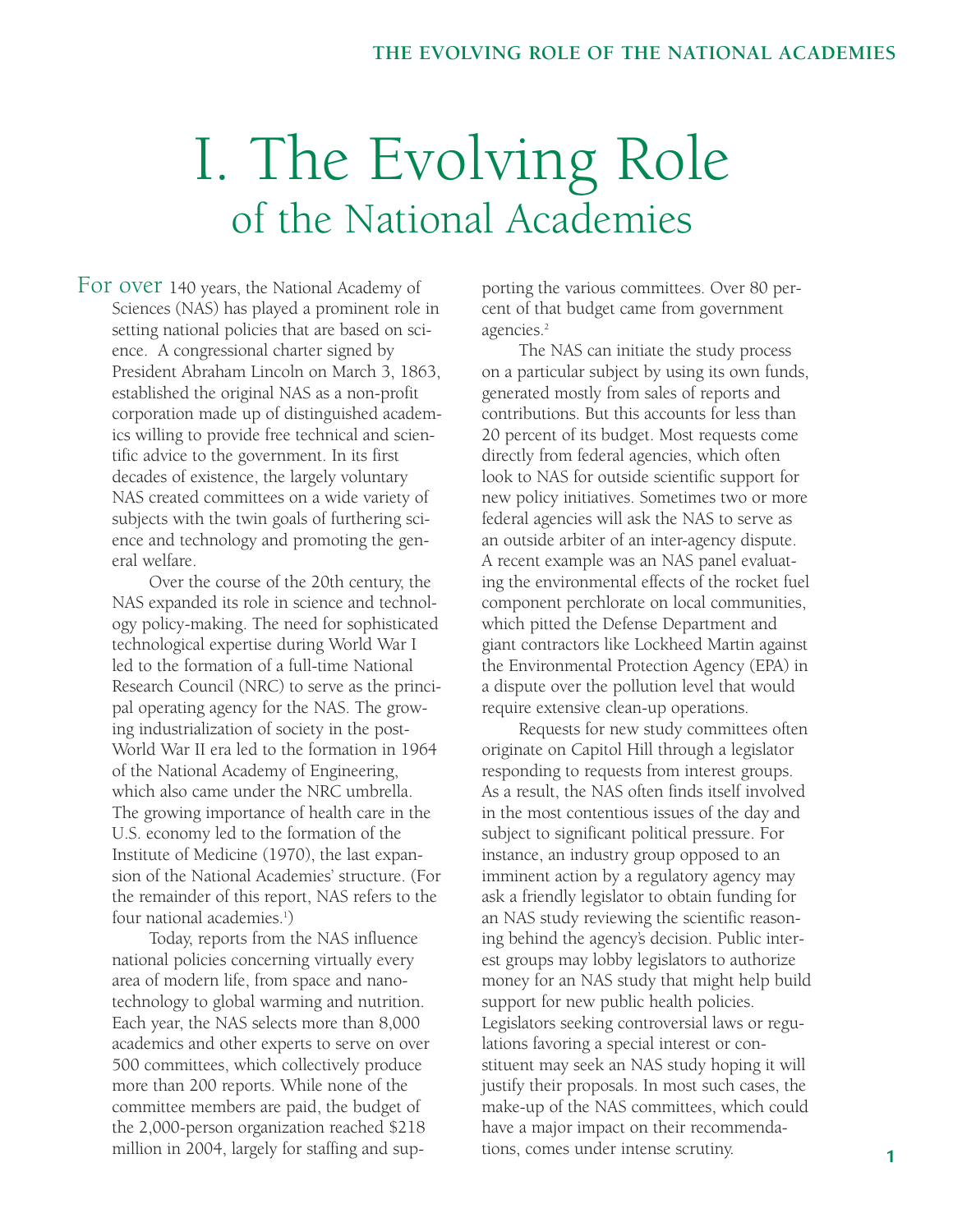# II. Conflicts of Interest on NAS Committees

Public concern about conflicts of interest on NAS panels evaluating health and environmental policies is not new. In 1980 the NAS Food and Nutrition Board issued a report stating that Americans did not have to reduce their intake of cholesterol and saturated fat except to achieve and maintain a normal body weight, despite rising concern about the association between blood cholesterol levels and heart disease.<sup>3</sup> After the report's release, the media revealed that three members of the committee were food company officials while two others had served as consultants to egg producers.<sup>4</sup> The media condemned the report for being radically at odds with prevailing scientific opinion, and, in response, NAS overhauled the Food and Nutrition Board. The threat that outside pressure – whether from industry or health and environment advocates – might someday influence NAS reports had become real. Yet the brouhaha appeared to have little lasting impact on internal NAS policies that guard against commercial or public interest advocacy influence over its reports.

> Even before that report raised concern about NAS procedures, the NAS began opening its committees to greater public scrutiny. That was partially in response to the 1972 passage of the Federal Advisory Committee Act (FACA). That law applied open-meeting and conflict-of-interest rules to the thousands of scientists and other professionals that served on the nearly 1,000 federal advisory panels that make up "the fifth branch" of government. While the architects of the law expressly excluded NAS from its provisions,<sup>5</sup> the quasi-governmental agency adopted several of the law's provisions, including open

ing its data-gathering meetings to the public and publishing advance notice of meetings in a monthly newsletter.<sup>6</sup> But fearing a loss of independence to the government agencies that provided funds, NAS officials vigorously objected to coming under the FACA umbrella, a stance that did not change in response to the controversial Food and Nutrition report.

However, a lawsuit filed in 1989 by Public Citizen called the NAS' cherished independence into question. Public Citizen wanted American Bar Association meetings brought under FACA because of the Justice Department's habit of asking the ABA for judicial recommendations. In denying the claim, the Supreme Court drew a distinction between independent groups like the ABA, which were clearly outside government, and those whose mission and charter included the need to respond to government requests. The high court offered the NAS as a "paradigmatic example" of the latter because it was "in receipt of public funds" and was an organization "created or permeated by the Federal government."7

Legal ambivalence about NAS' independence officially came to an end in the 1990s. In one of the periodic protests against special interest-influenced NAS committees, the Animal Legal Defense Fund and two other animal rights groups sued the National Research Council over a care guide for research animals prepared for the U.S. Department of Health and Human Services. The groups claimed that the NRC violated FACA when it denied the public access to the committee's deliberations. In January 1997, the U.S. Appeals Court in the District of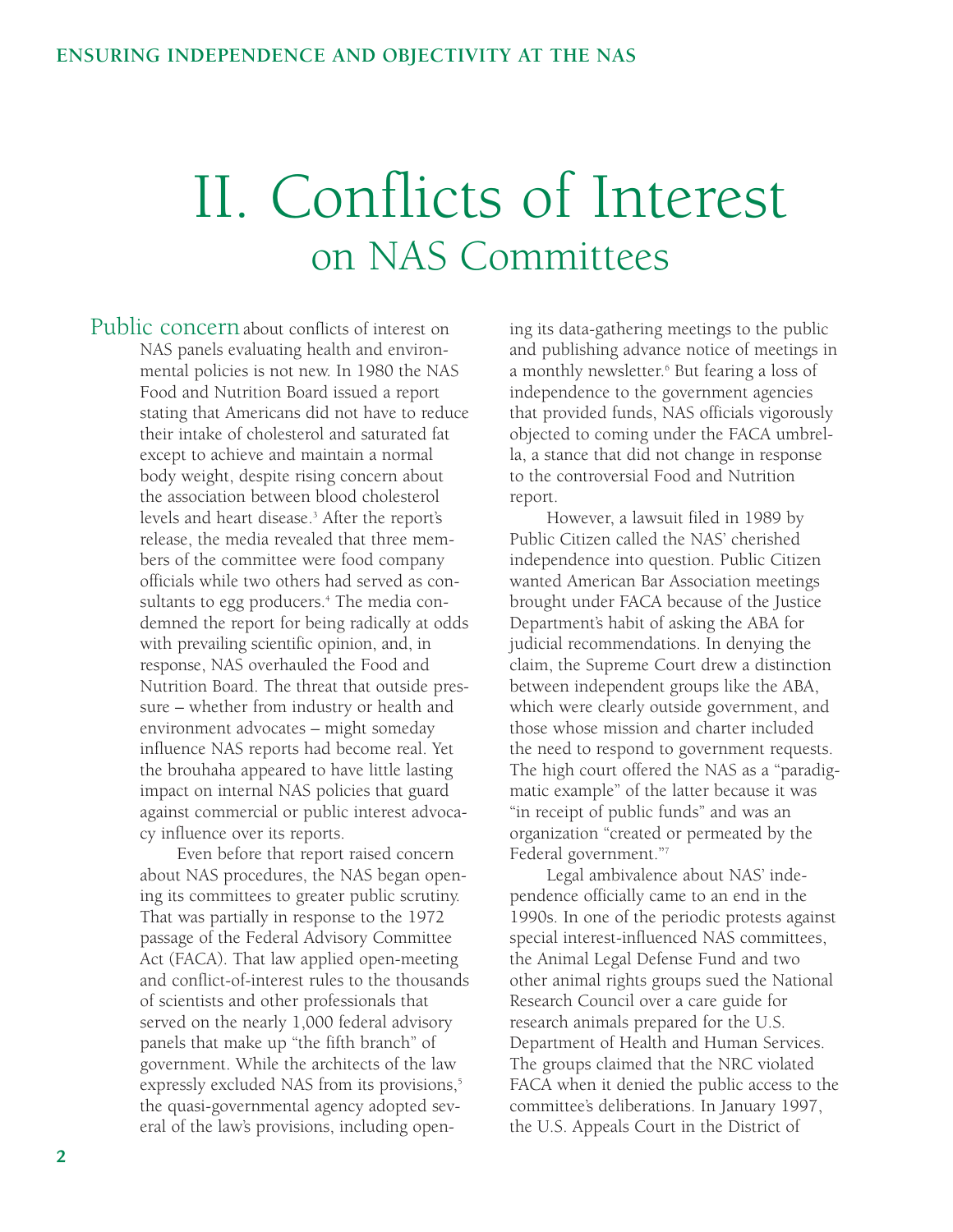Columbia reversed a lower court decision and declared that NAS was subject to FACA.

NAS immediately protested that its independence would be severely compromised by government officials and lobbying groups if it were subjected to FACA rules. The science community rose to NAS' defense. An editorial in *Science*, one of the nation's most respected scientific journals, claimed that federal agencies that provided funds would inappropriately influence NAS studies and that committee deliberations would be subjected to cumbersome regulations.<sup>8</sup>

Responding to those pleas, Congress in December of 1997 passed a new section of FACA covering NAS whenever one of its committees received federal funds. In those cases, the new rules required NAS to:

- Make names and brief biographies of committee members public;
- Post notice of open meetings;
- Make available written materials presented to the committee;
- Open data-gathering meetings to the public;
- Post summaries of meetings that are not data-gathering meetings;
- Make copies of the final committee report available to the public;
- Make available the names of the principal non-Academies reviewers of the draft report;
- Follow conflict-of-interest and balance requirements that were similar to those established by FACA for advisory committees.<sup>9</sup>

The NAS was also directed to offer the public a reasonable amount of time to comment on the scientists selected to serve on committees, since the committees now had to be "fairly balanced" and not include any individual with a conflict of interest "relevant to the functions to be performed" unless the conflict was "publicly disclosed" and deemed "unavoidable" (see Appendix). The NAS responded by requiring panelists at a committee's initial meeting to disclose all potential conflicts of interest and biases to fellow committee members. In theory, this would result in exclusion of panelists whose conflicts were deemed too extensive by other committee members. In practice, this closed process may not result in full disclosure, let alone dropping conflicted members, especially when it takes place at a first meeting of the committee where the participants may barely know one another. It is likely that the potential effects of biases and conflicts of interest only manifest themselves much later in the process, when a committee's recommendations are being drafted, for instance.

A General Accounting Office (now the Government Accountability Office or GAO) review of NAS' compliance with the new law less than a year after its passage found only a few minor violations of its provisions, mostly having to do with incomplete or inaccurate postings.10 But the outside auditors remained concerned. The 1998 GAO report noted that fully 24 percent of all NAS panel members in that year hailed from industry, typically from companies or trade associations with an interest in the committees' topics and recommendations. The report raised serious concerns about undue industry influence over the NAS study process.

In the late 1990s, protests about industry influence over federal advisory committees intensified, largely due to frustration with government agencies rolling back or delaying environmental, health and safety regulations. Little of this anger was aimed at the NAS. A 2001 GAO report, issued in response to a request from Rep. Henry Waxman (D-CA), called on the EPA to improve its policies and procedures for advisory committees to ensure independence and balance. The auditing agency reviewed the work of four committees established by the EPA's Scientific Advisory Board in 1999 and found numerous conflicts of interest involving industry-funded scientists. The report compared EPA's policies unfavorably to the relatively new NAS disclosure requirements. However, the GAO noted that the National Academies' definition of conflicts of interest was less stringent than the rules imposed on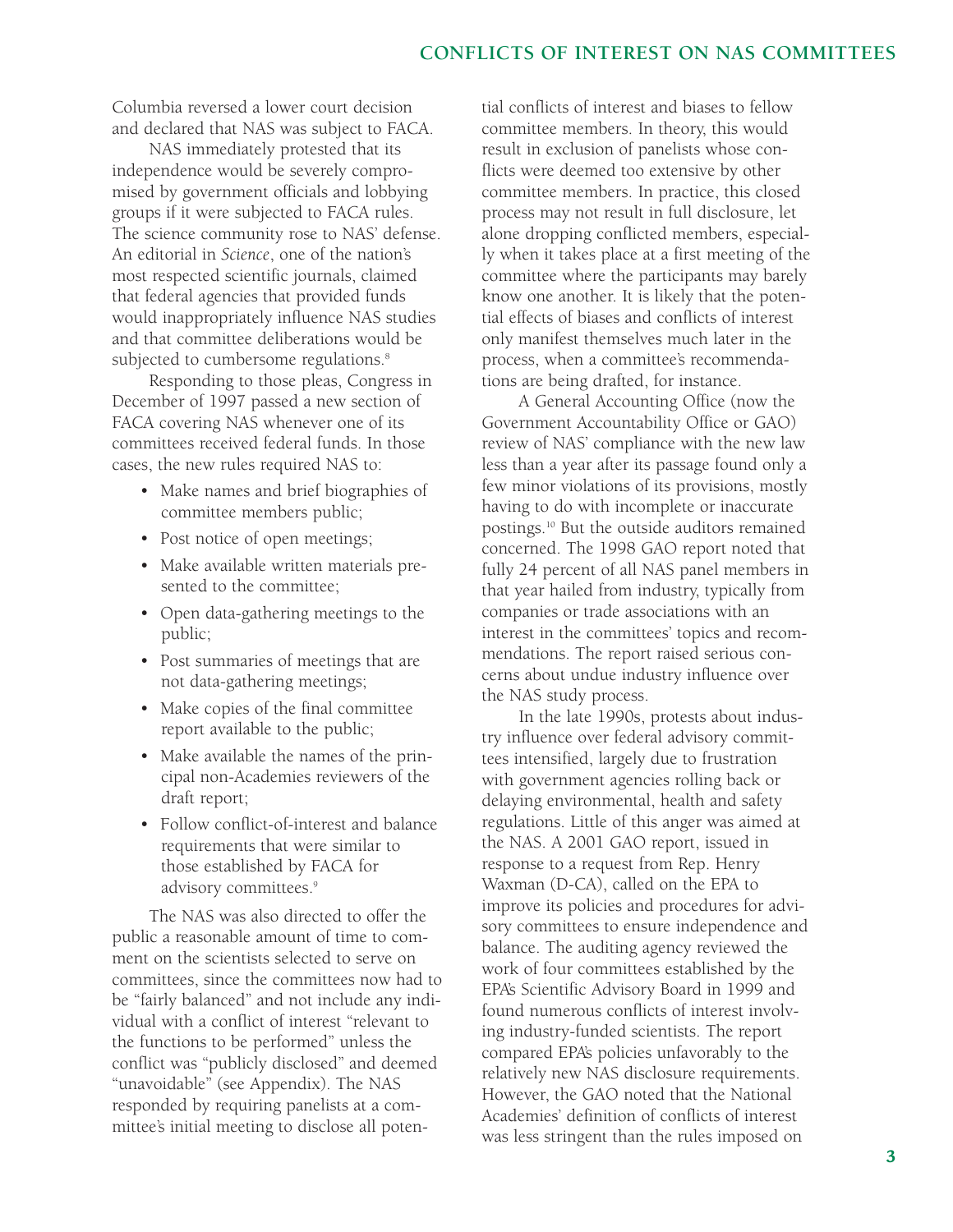federal agencies by the Office of Government Ethics<sup>11</sup>

During the George W. Bush administration's first term, protests over the make-up of federal advisory committees focused on alleged political interference in their deliberations. Editorials appeared in leading science and medical journals attacking the administration for ideologically packing committees and subjecting potential members to political litmus tests. For instance, in 2003 the Center for Science in the Public Interest (CSPI) and 21 academics sent a letter to the Office of Government Ethics protesting the absence of enforceable conflict of interest rules at the EPA, the Food and Drug Administration (FDA), the Interior Department, and other federal agencies. Democratic legislators asked the GAO to once again review the issues of conflict of interest and bias on advisory committees.

In April 2004 the GAO called for a thorough overhaul of the rules.<sup>12</sup> Numerous agencies had evaded conflict-of-interest rules entirely by calling committee appointees constituency "representatives" instead of "special government employees," the usual designation for science-oriented appointees. Only EPA collected and evaluated information about advisors' biases to ensure that advisory committees were properly balanced in terms of points of view. The GAO recommended that other agencies adopt similar guidelines.

The heightened scrutiny of federal agencies was matched by growing concern about the make-up of NAS panels. In October 2003, the Natural Resources Defense Council, the Environmental Working Group, and CSPI wrote a joint letter protesting the make-up of a panel appointed to evaluate the health implications of perchlorate ingestion. The panel included Dr. Gilbert S. Omenn, a member of the board of directors of Rohm and Haas, which owned technology for perchlorate removal, and Dr. Richard Bull, a for-

mer EPA scientist at Pacific Northwest Laboratories, whose consulting contracts included perchlorate users like the Department of Defense and its contractors.<sup>13</sup> The NAS ignored that protest as well as a May 2004 protest letter from California Senators Dianne Feinstein and Barbara Boxer. A month later a group representing perchlorate users heralded a separate new report commissioned by the Defense Department's contractors that claimed trace amounts of perchlorate were harmless. NAS panel member Bull had been one of its authors. An embarrassed NAS, which had previously said Bull's work for the industry had ended, forced Bull to resign from the panel.<sup>14</sup>

While that mini-scandal was unfolding, NAS moved to bring its policies more in line with federal agencies. In 2003, NAS formally unveiled a new policy governing committee formation, disclosure, and how it defined balance and conflicts of interest. The policy stated that all committee nominees' biographies will be disclosed on NAS' website 20 days before the first meeting, giving the public time to comment on the roster. It required staff to screen prospective members, who were required to complete a "Background Information and Confidential Conflict of Interest Disclosure," which included employment history, conflicts of interest, stock holdings of more than \$10,000 in a potentially affected corporation, research funding from a party that would be affected by the committee's decision, and relevant patents. Those disclosures could lead to a person's exclusion from the committee if he or she was "understood to be completely committed to a particular point of view and unwilling, or perceived to be unwilling, to consider other perspectives."15 These new rules have, over the past two years, led consumer groups to issue numerous challenges to individuals chosen to serve on NAS panels.<sup>16</sup>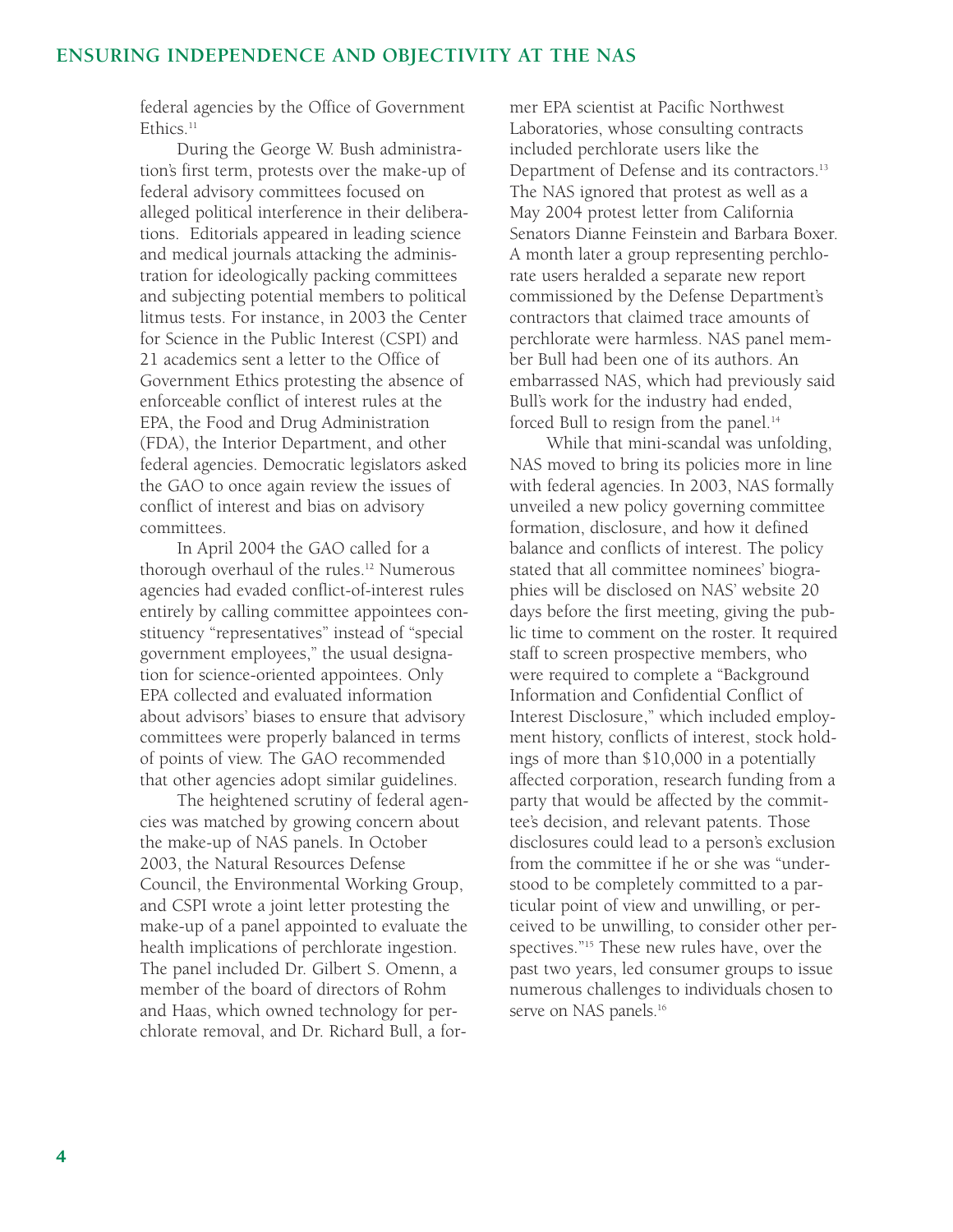# III Policy Comparison: NAS and Selected Federal Agencies

As noted above, the NAS creates and manages its study committees under special rules incorporated in 1997 into the Federal Advisory Committee Act. While the rules are similar to those at such government federal agencies as the EPA and FDA, there are some important differences. A close examination of those differences highlights areas where the NAS could improve its process (see box).

#### **Disclosure: how three agencies compare**

|                                                                           | NAS    | EPA    |       |
|---------------------------------------------------------------------------|--------|--------|-------|
| Public notice of committee formation                                      | N      | Y      | N*    |
| Public can submit nominations                                             | N      | Y      | $N^*$ |
| Public invited to comment on committee<br>roster prior to first meeting   | Y      |        | N     |
| Conflicts of interest include past and<br>present financial relationships | N      | Y      | Y     |
| Conflict-of-interest data made public                                     | $N$ ** | N      | Y     |
| Point-of-view data collected                                              | Y      | $N***$ | N     |
| Point-of-view data made public                                            | N      | N      | N     |

\* FDA Advisory Committees are made up of standing members and special government employees added for each meeting; the public is invited to submit nominations for the standing committees when they are periodically re-formed

\*\* In several cases, the agency has posted conflict of interest information after public protests.

\*\*\* The Federal Insecticide, Fungicide and Rodenticide (FIFRA) Advisory Committee is an exception.

### *A. National Academies*

According to the 1997 amendments to FACA, the NAS must provide public notice 20 days prior to a committee's first meeting of the names and brief biographies of individuals nominated to committees; provide the public an opportunity to comment on the appointments before they are made or, if the NAS determines such prior comment is not

practicable, in the period immediately following the appointments; provide public notice of committee meetings that will be open to the public; and make meetings and written material of the selected committees available to the public, unless NAS deems the nature of the meeting or written material is of a private nature.<sup>17</sup>

In addition, the NAS must ensure that

no individual appointed to serve on the committee has a conflict of interest that is relevant to the functions to be performed, unless such conflict is promptly and publicly disclosed and NAS determines that the conflict is unavoidable. The committee membership must also be fairly balanced regarding the functions to be performed, and individuals that NAS appoints or intends to appoint must inform the agency of any relevant conflicts of interest.

The NAS follows a four-stage process when conducting a study. The National Research Committee (NRC) Governing Board reviews and approves the study scope written by NAS staff and the study's sponsors (i.e., the group

that is requesting the study). The scope consists of a set of questions that form the "statement of task."

NAS staff has the primary responsibility for choosing the members of individual committees. It proposes a list of potential committee members, which is then reviewed and approved by the President of the NAS, who is also the Chair of the NRC. NAS then disclos-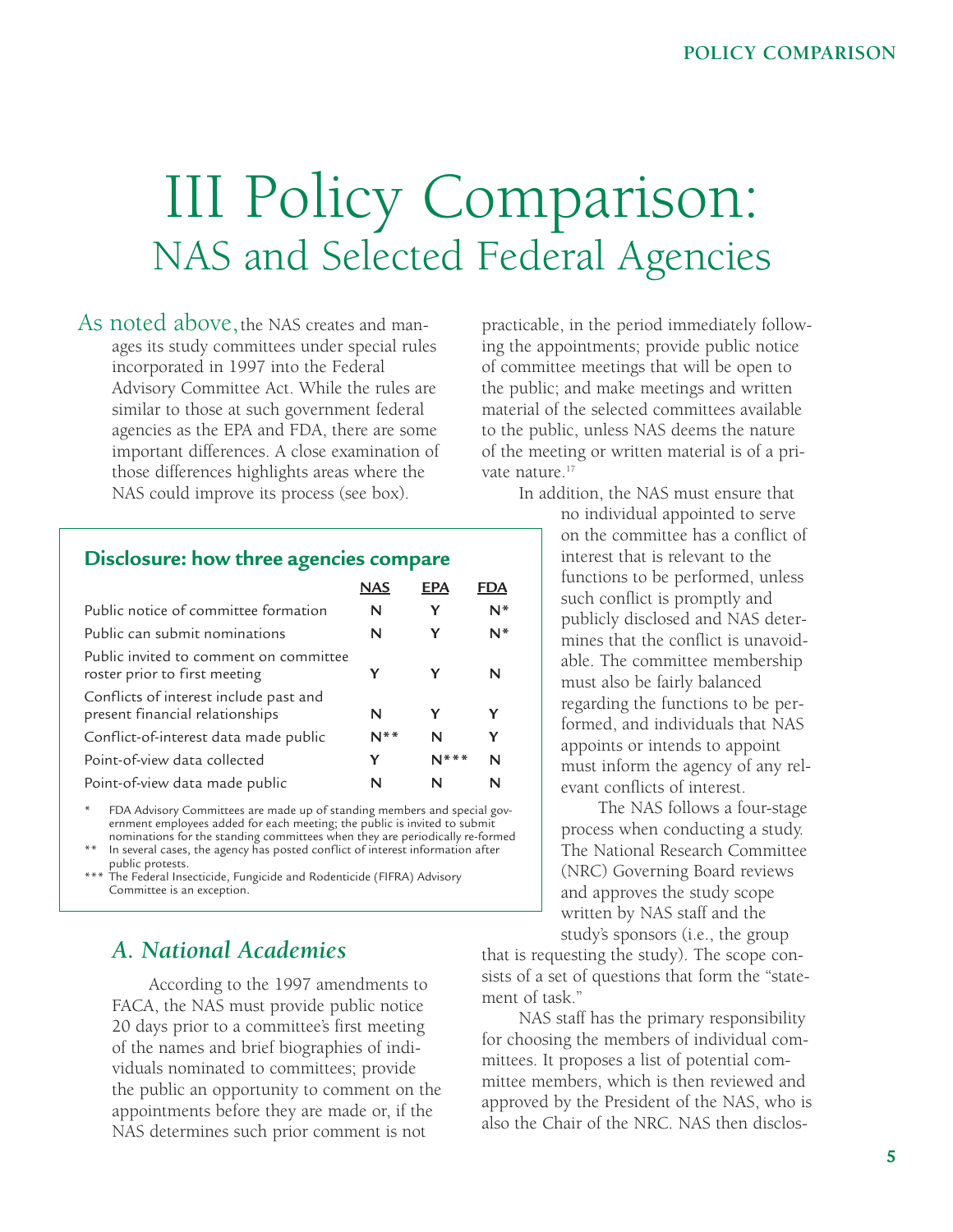es the biographies of all selected committee members on its website under "Current Projects" and allows 20 days for public comment. According to NAS, the staff tries to select a variety of experts who offer complementary experiences and perspectives to build a "reasonably balanced" committee. Balance, in most cases, refers to having the range of professional expertise that is needed for the committee to carry out its assigned task. Provisional committee members are asked to disclose their conflicts of interest and biases at the first closed meeting of the committee.18

The NAS staffers do not conduct an independent background search on potential committee members for potential conflicts of interest and biases. They rely on self-disclosure. NAS officials state that there are too many committee members selected each year to allow independent assessment by NAS staff.19 If, after posting the committee roster on the website, the public provides pertinent information, that information may be appended to the original information disclosed on their confidential disclosure form. When an NAS staffer determines a scientist with a conflict of interest has expertise that can not be found elsewhere, that conflict is deemed "unavoidable" and publicly disclosed.20

Potential sources of bias are not welldefined compared to direct conflicts of interest (e.g., a full or part-time employee of a corporation with a financial interest in the issue). Potential biases generally do not disqualify an individual from participating. They are taken into account as committee composition is considered. An NAS official may ask a person to resign from the committee if the potential member is "completely committed to a particular point of view."21

The NAS staff obtains information about conflicts of interest from "Background Information and Confidential Conflict of Interest Disclosure" forms filled out by prospective members. The forms state the reason for disclosure: "The individual, the committee, and the institution should not be placed in a situation where others could rea-

sonably question, and perhaps discount or dismiss, the work of the committee simply because of the existence of conflicting interest." It is important to note that the NAS defines conflicts of interest as applying "only

to current interests." It is not a conflict for the individual if an interest has expired and "cannot reasonably affect current behavior<sup>"22</sup> In other words, an

industry-

**The NAS staffers do not conduct an independent background search on potential committee members for potential conflicts of interest and biases. They rely on selfdisclosure.**

funded research project or consulting contract with companies directly affected by the study would not exclude a scientist from participating as long as that work was concluded prior to the start-up of the committee.

Financial conflicts of interest are defined as a relationship between the individual and (1) the sponsor or program reviewed in the study or (2) any person or organization directly affected by the outcome of the study. Examples may include a stock holding of more than \$10,000 in a potentially affected corporation, funding for research from a party that would be affected, or a relevant patent. The financial interests of a prospective member's spouse, employer, clients, or business research partners are also considered.23

The committee may use public meetings, information submitted by outside parties, scientific literature, and committee members' work to produce its report. The committee meetings where reports are deliberated and written are closed. The public has access to summaries of those meetings, but interim and final drafts of the report remain confidential. "Committee members continue to be screened for conflict of interest throughout" the deliberation process.<sup>24</sup>

Independent experts are chosen to review and provide anonymous comments to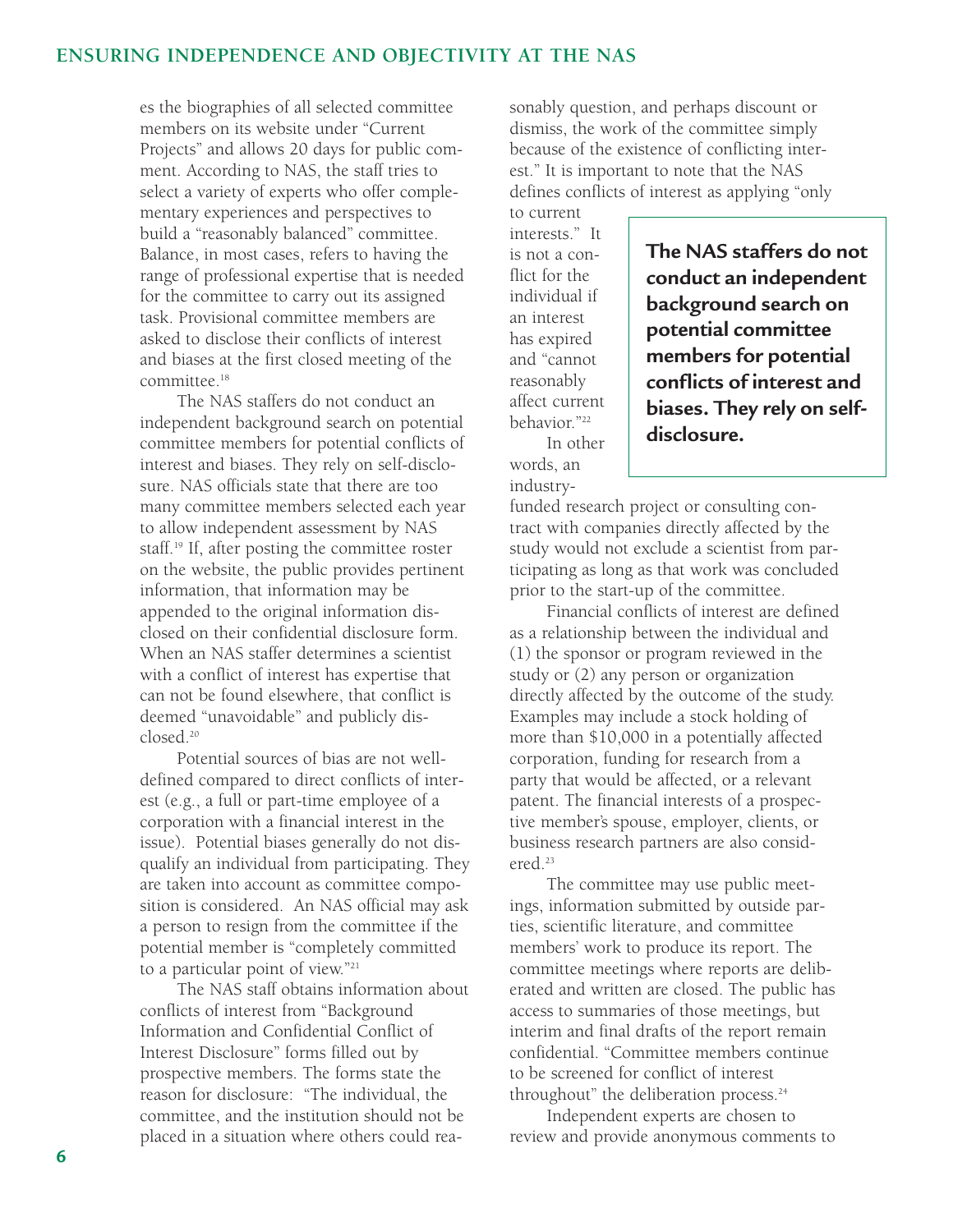the committee once the report is produced. Reviewers are not checked for individual conflicts of interest because, the NAS states, they don't have the final say in the report; they assess the report for scientific support, effective organization, and objectivity, which the committee considers in its final decision.25 Once the committee responds to the reviewer's comments, a new set of internal review monitors ensures that the review criteria have been met. Top NAS officials approve the final report before sending it to the sponsor and releasing it to the public.<sup>26</sup>

### *B. Environmental Protection Agency*

The EPA, like other federal agencies, must follow the Federal Advisory Committee Act of 1972. The EPA's Scientific Advisory Board (SAB) creates dozens of "science advisory panels" that throughout the year consider various issues facing the agency. Panel reports have a direct impact on regulations and guidelines issued by the agency. An extensive internal and external peer review process scrutinizes reports before they are issued.

While most of EPA's regulations for its SAB panels are similar to NAS', there are several significant differences. Notices that the SAB is forming an advisory panel are printed in the Federal Register and sent out to interested members of the public through an email listserve. The public can nominate people to serve on SAB committees. The SAB staff creates a short list of nominees after it reviews candidates' background information including financial ties and "other information related to conflicts of interest or appearance of lack of impartiality."27 Each candidate selected for an SAB advisory committee short list must then submit a Confidential Financial Disclosure Form. Prospective board members must list employment (compensated and non-compensated), research support and funding, consulting, expert testimony, and assets and liabilities over \$10,000 owned by themselves and their spouses during the two years prior to the date of filing.

Like many federal agencies, the EPA relies on a standard Office of Government Ethics form (Form 450) to collect financial conflicts of interest information. While similar to the NAS form in the financial disclosures it requires, Form 450, according to the GAO's 2004 review of the agency's advisory committee policies, "does not request other information relevant to assessing points of view, such as previous public statements or positions on the matter being reviewed, including statements in articles, testimony, or speeches; positions taken in various legal forums, particularly in providing expert legal testimony; research conducted on the matter; interests of their employers or clients in the matter; and sources of funding for research or other activities." One EPA advisory committee – the Federal Insecticide, Fungicide, and Rodenticide (FIFRA) Scientific Advisory Panel – does collect such information independently and considers it in selecting members for its peer review panels.<sup>28</sup>

### *C. Food and Drug Administration*

The FDA maintains more than 30 advisory committees to advise the agency about scientific and regulatory issues and new products applications involving drugs, devices, biologics, veterinary medicines, and food. Most committees have a permanent roster that is supplemented, as needed, by additional members chosen because of their expertise in the topic of the meeting. Meeting notices appear in the Federal Register at least 60 days in advance of the meeting, and include the date, place, time, and agenda for the meeting. However, the full roster of the committee is not released until the day before or the day of the meeting.

Like the EPA, the FDA asks for information about conflicts of interest from the relatively recent past that may be related to the committee topic. The "Confidential Financial Disclosure Report" asks those selected if they have had "expert witness" or "speaking and writing" work related to the topic in the past year. The form also asks if "you, your spouse,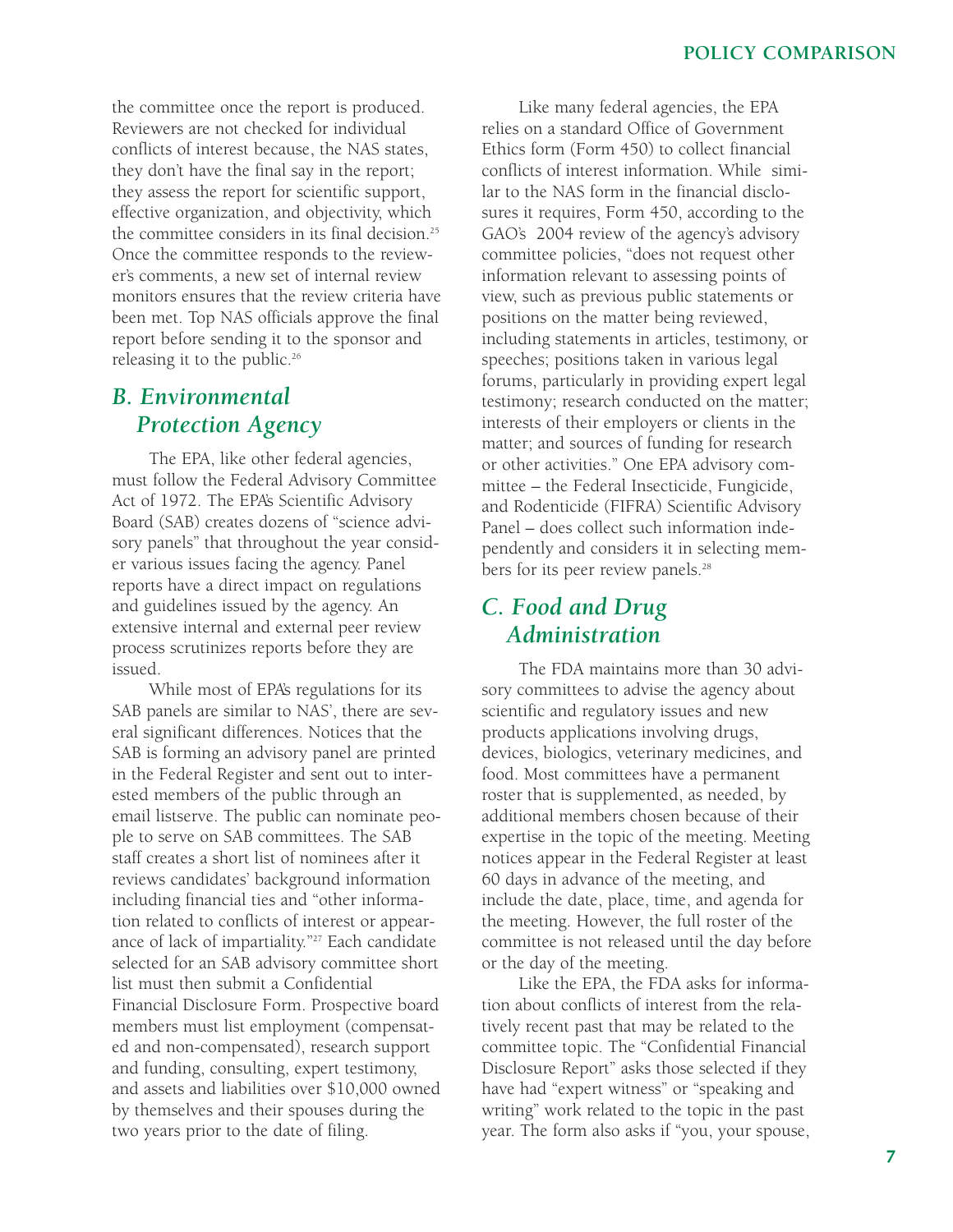minor child, general partner, organization in which you serve as an officer, director, trustee, general partner or employee" have any past involvement with the meeting/task issues.29 In addition, each member must disclose information related to "financial holdings and professional activities related to the product(s) or its competitor(s) that are subjects of the meeting."30

The FDA makes liberal use of clauses in FACA that allow scientists with conflicts of interest to serve on advisory panels. The agency issues waivers in situations where officials consider the conflicts to be minimal or the scientist's expertise is considered crucial to the committee's deliberations. Virtually all FDA advisory panels include some scientists who receive conflict-of-interest waivers. There have even been cases where a majority of the committee received waivers. When a committee is discussing a scientific or regulatory issue that applies to all firms in the affected industry, the FDA will grant a "general" waiver to anyone who has any financial ties to any company in that industry.

After a controversy erupted over conflicts of interest on a panel evaluating a class of painkiller drugs known as COX-2 inhibitors,<sup>31</sup> Congress in October 2005 passed an amendment to the FDA appropriations bill that required the agency to post copies of all waivers on the FDA's website at least 15 days before the meeting date. The waivers include the nature of the conflict of interest and a range of its financial value, but not the names of companies. However, for new product advisory committee meetings, the relationship requiring a waiver is designated as being the sponsor or a competitor. In the former case, that is tantamount to disclosing the name of the company since the sponsor is known.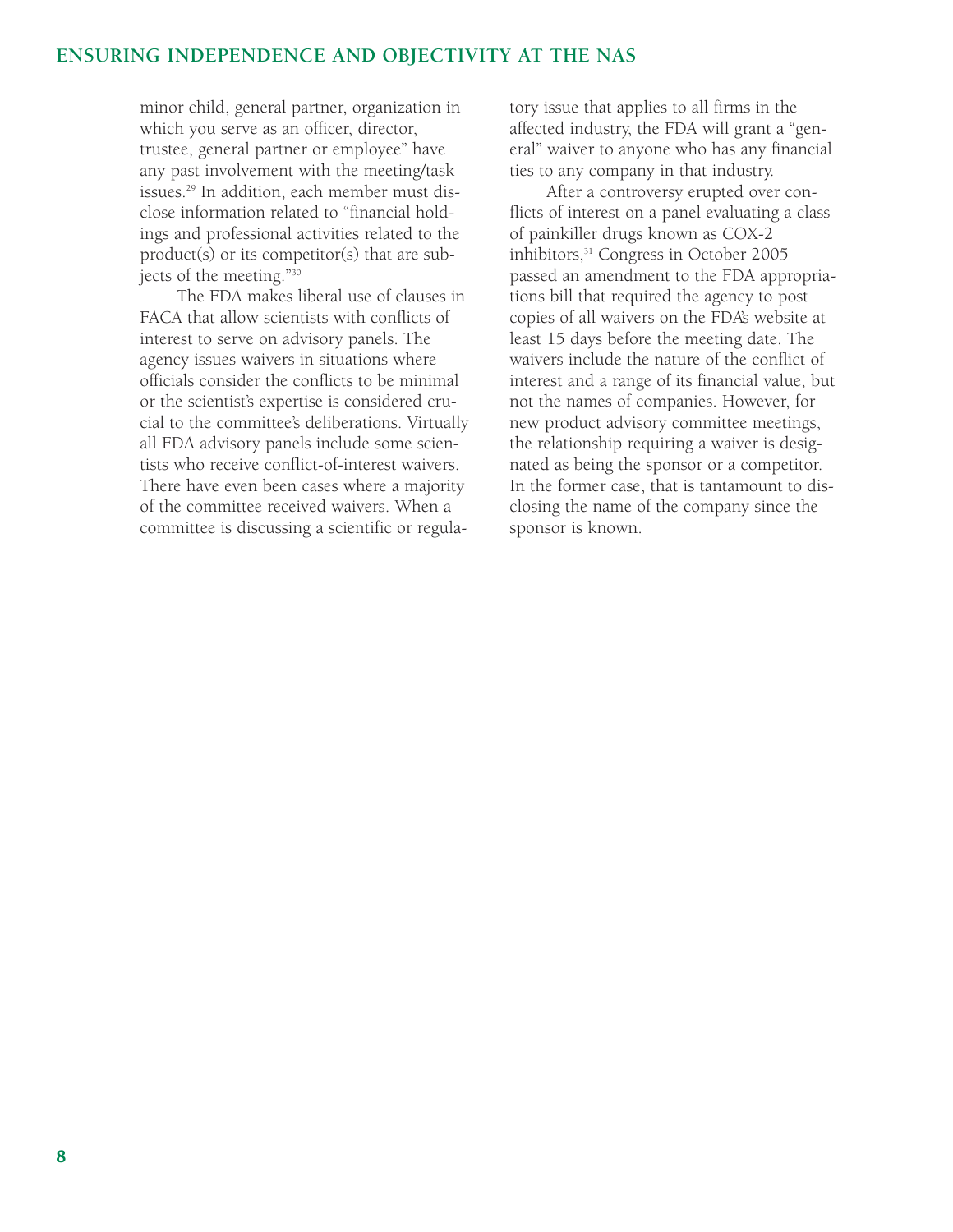# IV. Analysis of NAS Committees

As previously noted, in recent years the NAS has come under increased scrutiny for conflicts of interest and biases on some of its committees. Given the range of practices at federal agencies that face similar issues and some obvious differences with NAS practices, CSPI analyzed NAS practices in light of best practices at other agencies. Over the study period, CSPI researchers analyzed 21 NAS panels with a total of 320 scientists. Those committees were not randomly selected. Most of the committees addressed regulatory issues that affect health or the environment.

The committees were analyzed for:

- Direct conflicts of interest Did the NAS allow scientists or other professionals with direct conflicts of interest to serve on the committees? If so, did the NAS tell the public why those individuals were critical to the committee's function?
- Ideological bias Did the NAS identify committee members with apparent biases about the subject matter at hand? Did the NAS inform the public about those members' biases? Did the NAS seek to balance those views with members who could serve as an ideological counterweight?
- Disclosure Did the NAS provide the public with information about panel nominees' potential and direct conflicts of interest and their biases during the committee formation process and after the first general meeting of the committee?

### *A. Eliminating Direct Conflicts of Interest*

Scientists' commercial conflicts of interest are influencing the nature and quality of research at the nation's leading universities.<sup>32</sup> This has triggered fears that the private commercial interests are having an inordinate influence over the policies of the government's most influential science-based agencies, including the EPA, the FDA and the National Institutes of Health.

These concerns have led to a vigorous debate over the definition of conflicts of interest at a science-based agency. NIH, for instance, defines conflicts of interest in science as "situations in which financial or other personal considerations may compromise, or have the appearance of compromising, an investigator's professional judgment in conducting or reporting research."33 A recent call for ending conflicts of interest at academic medical centers stated that "conflicts of interest occur when physicians have motives or are in situations for which reasonable observers could conclude that the moral requirements of the physician's roles are or will be compromised."34

Note that both definitions go beyond those rare circumstances where research outcomes have been crudely or fraudulently influenced by persons with financial ties to a business with an interest in the outcome of a particular research project. They specifically allude to situations where the conflicts may influence professional judgment, even though most researchers vehemently deny that such possibilities exist. The ambivalent posture assumed by many researchers when confront-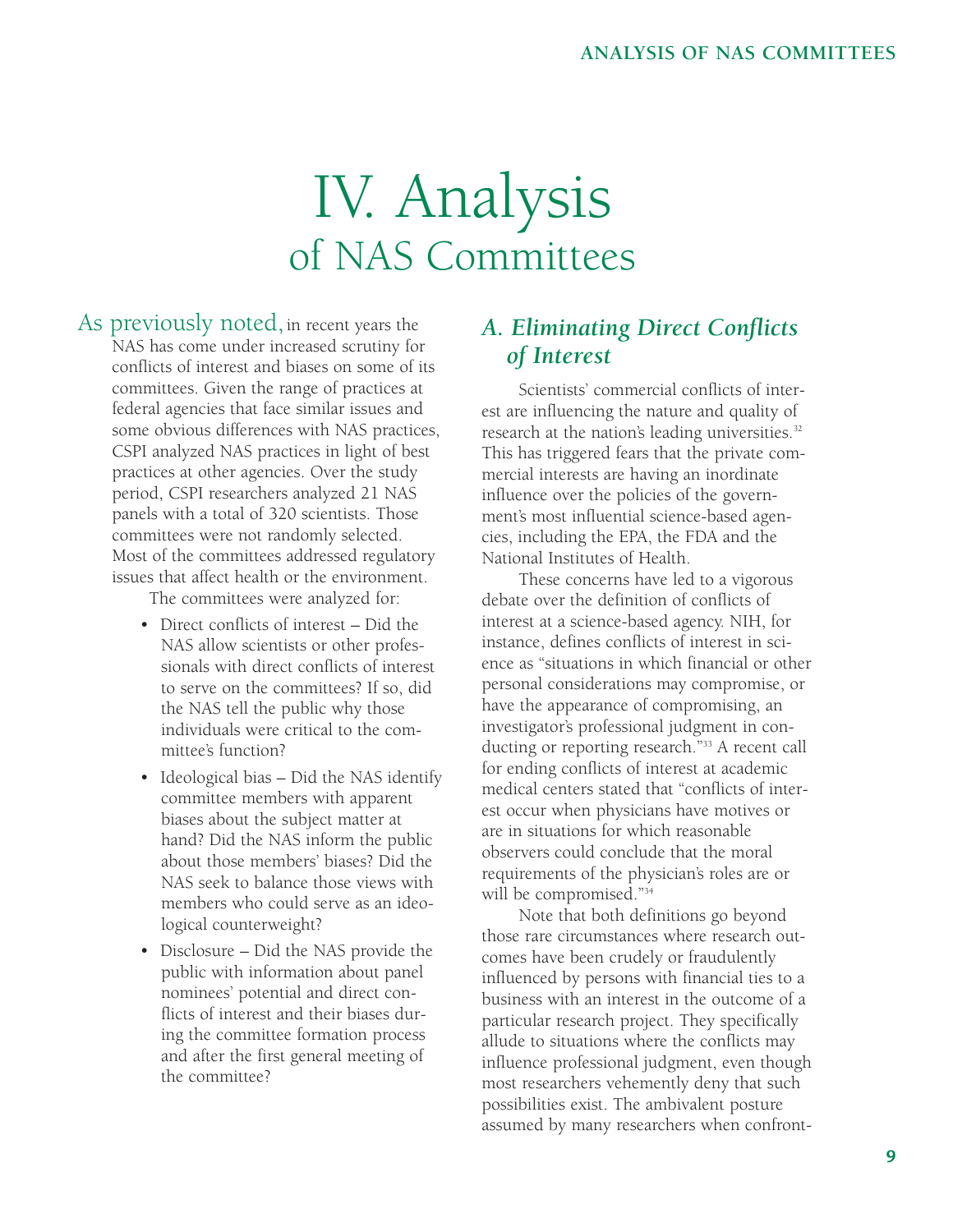ed by the idea their financial ties might compromise their professional obligation to maintain strict objectivity was insightfully portrayed in a recent Hastings Center essay by bioethicist Carl Elliott:

> *The degree of dissembling and rationalization here might be funny if the stakes were not so high. "I take the money but it doesn't influence me." "I take the money from many different sources in order to keep my objectivity." "I take the money but I make sure that no more than forty percent of our center's funding comes from corporate sources." "I take the money but I always disclose." "I take the money but I say what I want." Or my favorite: "I take the money but I use it to advocate for social justice." The rationalizations always begin with the phrase: "I take the money." No one will just say no.*<sup>35</sup>

Both definitions also include public perception, which involves the *appearance* of conflict of interest. Self-interested parties, including Congress, government agencies, and corporate lobbying groups, are increasingly turning to the NAS to define the scientific state of play on controversial topics, whether it is global warming, stem cell research, or a specific toxic chemical. For the NAS to maintain its credibility in this role, it must be vigilant in rooting out even the appearance of conflicts of interest among its committee members.

Conflicts of interest stem from many different types of financial arrangements. Many are not readily apparent from individuals' positions at universities or universityaffiliated centers or institutions. Universitybased researchers can receive personal remuneration in the form of industrial support of research contracts, grants, consulting contracts, speaking fees, honoraria, and service on corporate advisory boards. Those arrangements may be ongoing or intermittent, and they may not be disclosed on a scientist's resumé or *curriculum vitae*. While a skilled researcher may be able to find evidence for

these ties (gleaned from disclosures in academic articles or at scientific meetings, for instance), they are generally hidden from public view.

For the public to maintain its faith in the integrity of the NAS process, it is critical that all financial ties that even appear to be a conflict of interest get disclosed on the NAS website during the panel selection process. The FACA amendments of 1997 are quite specific with regard to the NAS' need to bar scientists with conflicts of interest from its committees: "The Academy shall make its best efforts to ensure that no individual appointed to serve on the committee has a conflict of interest that is relevant to the functions to be performed, unless such conflict is promptly and publicly disclosed and the Academy determines that the conflict is unavoidable." (See Appendix)

For the purposes of this study, CSPI differentiated between two types of financial conflicts of interest (COI) for each member: a potential COI and an actual or direct COI. Potential COIs are defined as any financial ties to any company or industry group within the last five years, even if that private entity had no relationship to the committee's topic. The extent of these financial ties was used to determine if that scientist was biased toward an industry or held a corporate point of view (see the next section on Balancing Ideological Biases). Direct COIs are financial ties to a company or industry within the last five years that are relevant to the committee topic, that is, where the person is an employee or has financial ties to an industry trade group, research institute, a company in the industry, or a direct competitor of a company in the industry with a direct stake in the outcome of the committee's deliberations. While that is more stringent than the current definition employed at NAS, it is in line with policies established at many leading academic journals that require conflicts of interest disclosures to accompany published articles.

Among the 320 scientists on 21 committees investigated by CSPI, 136 (43 percent) had some ties to industry or potential COIs in the five years prior to the commit-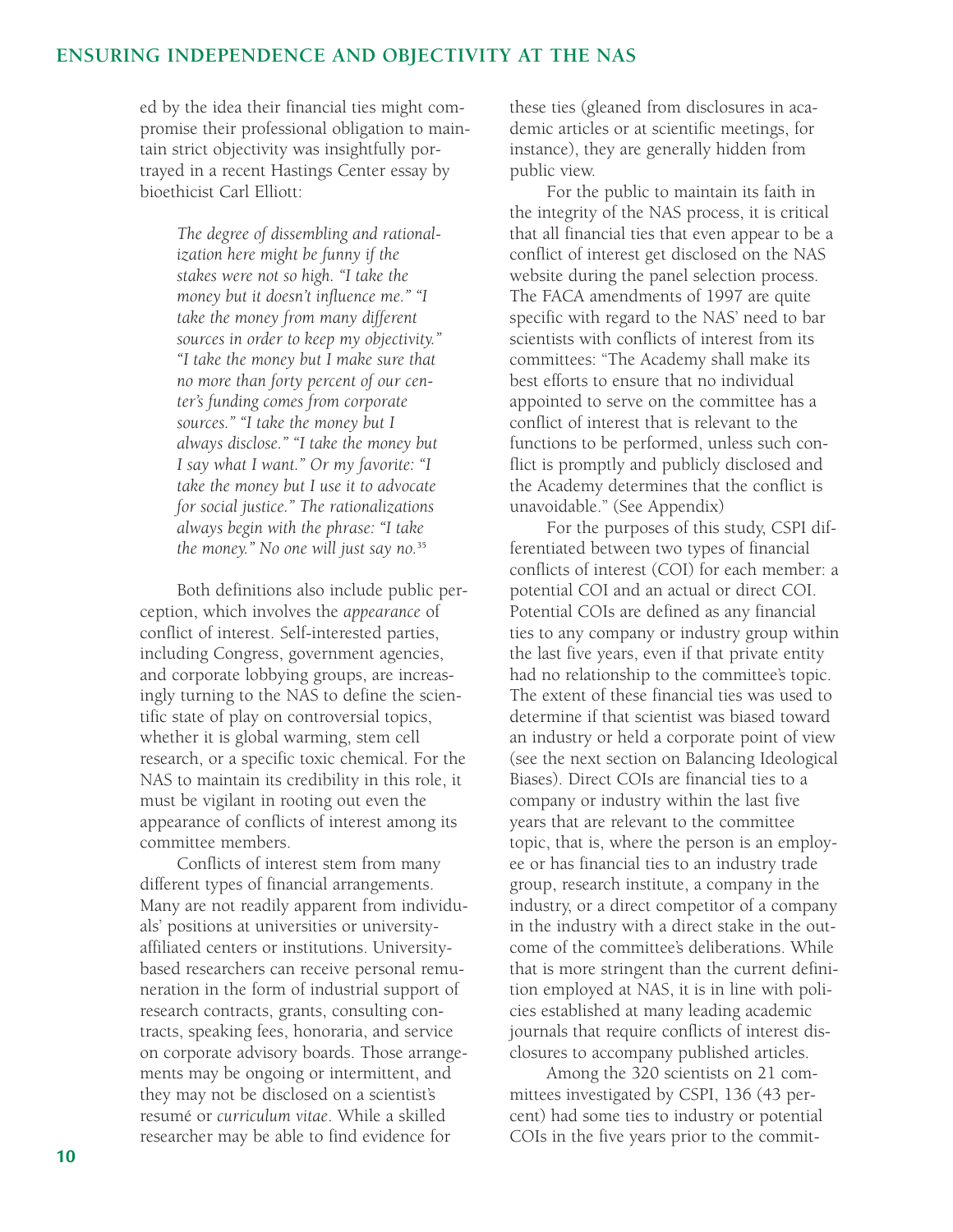#### **ANALYSIS OF NAS COMMITTEES**

tee's formation (see Figure 1). At least 56 of those scientists (18 percent) had direct conflicts of interest, that is, financial ties to companies, industry trade groups, or research institutes with a stake in the outcome of the study. These figures may be underestimated since CSPI did not have access to members' disclosure forms, but relied on searching publicly available and reputable sources of information to document these financial ties.



*Figure 1: Conflicts of interest of members of 21 study committees (n=320)*

*Example:* In March 2005, the IOM selected Richard Hynes of the Massachusetts Institute of Technology to chair a committee developing "Guidelines for Human Embryonic Stem Cell Research." Hynes is a member of the scientific resource board for Genentech, the nation's second leading biotechnology firm with extensive research capacity in stem cells and stem cell-related fields. According to NAS staff, Hynes' tie to Genentech was not considered a conflict of interest because the topic involved bioethics questions that would have "no differential on industry."36

*Example:* In April 2005, the IOM appointed David C. Bellinger of the Harvard School of Public Health to a committee on "Nutrient Relationships in Seafood: Selections to Balance Benefits and Risks," which is weighing the relative risks methyl mercury poses to some consumers against the health

benefits of fish consumption. A few months after the panel convened, the *American Journal of Preventive Medicine* published a study co-authored by Bellinger and funded by the United States Tuna Foundation and the National Food Processors Association Research Foundation.37 NAS staff said that Bellinger did not have a conflict of interest because his work on the study and its submission to the journal had been completed

> prior to formation of the committee. (See sidebar on next page.)

*Examples:* Some committees were heavily populated with scientists with ties to the affected industries. The "State Practices in Setting Mobile Source Emissions Standards" panel included at least 4 of 11 members with direct financial ties to oil or vehicle industries. Of the 11 scientists evaluating the "Department of Energy's Carbon Sequestration Program," launched in August 2005, 10 had ties to carbon-emitting industries. The 16-member "Food Marketing and the Diets

of Children and Youth" committee, which issued its report in 2006, included at least 7 individuals with direct ties to the food, media and advertising/marketing industries, all of which had a direct stake in the study's contents.

**Finding: Nearly one out of every five scientists appointed to an NAS panel had direct financial ties to companies or industry groups with a direct stake in the outcome of that study. This consistent pattern of appointing scientists with conflicts of interest clearly violates the spirit of the Federal Advisory Committee Act amendments that apply to NAS and in some cases may have violated the law itself.** 

### *B. Balancing Ideological Biases*

FACA requires that federal agencies balance advisory committees both in terms of functions to be performed and points of view.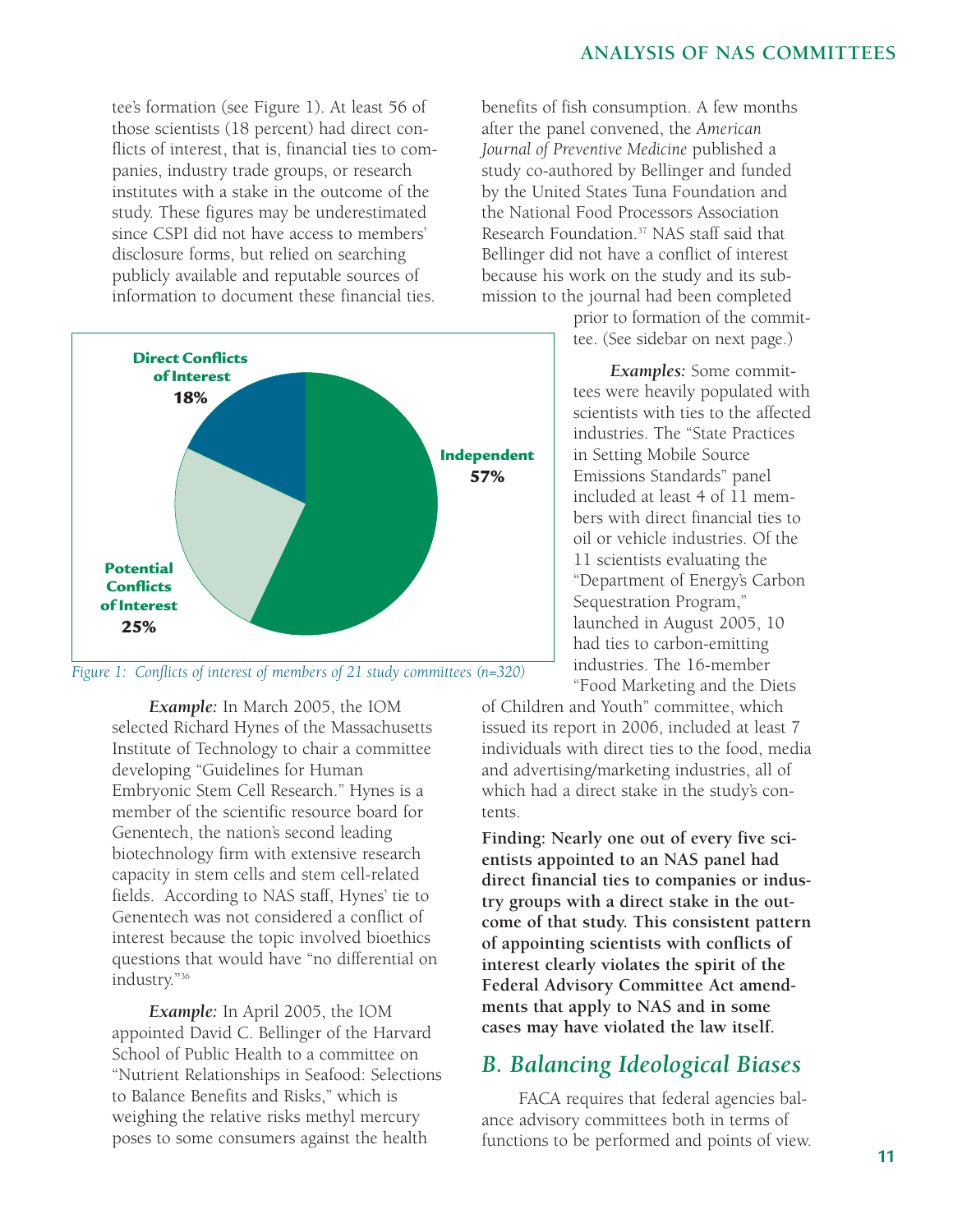#### **Hiding Ties to Industry is a Risky Business**

Eating mercury-laden fish can be risky for children and pregnant women. Yet fish is an important source of omega-3 polyunsaturated fatty acids, which are good for cardiovascular health.

Where should a consumer turn to for advice?

The Environmental Protection Agency and Food and Drug Administration warn pregnant women and children to avoid eating large predatory fish (which have the highest mercury content) and limit other fish-intake to twice a week.<sup>38</sup> But the Agriculture Department's food pyramid lists swordfish, mackerel, and tuna as good sources of protein even though they have high levels of mercury. The food pyramid contains no warnings.39 That isn't surprising. The department is heavily involved in promoting fish consumption through five regional aquaculture centers.<sup>40</sup>

It is not alone. The National Oceanographic and Atmospheric Administration (NOAA) promotes off-shore fish farming.41 In late 2004 NOAA commissioned the Institute of Medicine to study the relative risks and benefits of seafood consumption. "People tell our administrator the [EPA/FDA] advisory is confusing," said Spencer Garrett, director of NOAA's National Seafood Inspection Laboratory in Pascagoula, Mississippi.

Given the high stakes nature of the debate where the public health community and the fishing industry have widely divergent views, the IOM should have ensured that the scientists and other professionals on its committee would be free from conflicts of interest. Yet when the panel was unveiled in January 2005, it included a scientist who had just completed a study of the same topic – a risk-benefit analysis of fish consumption – that was paid for by the National Fisheries Institute, an industry trade group, among others.42 David C. Bellinger of Children's Hospital in Boston and his colleagues at the Harvard Center for Risk Analysis concluded that pregnant women who reduced fish consumption instead of substituting low-mercury species for high-mercury species would be doing more harm than good for their developing fetuses. The study appeared in the academic literature, complete with disclosure of its funding sources, months after the committee's work got underway.

Bellinger's involvement in a fishing industry-funded study represented a conflict of interest that violated any reasonable interpretation of the NAS/IOM's conflict of interest rules. The NAS/IOM even failed to disclose his industry ties on its website or tell consumer groups who met with IOM staff in February 2005.<sup>43</sup>

When later questioned about Bellinger's conflict of interest, NAS executive director William Colglazier defended his inclusion. He stated Bellinger's study had been completed and submitted for publication prior to his inclusion on the committee.<sup>44</sup>

The language in Section 15, which applies to NAS, is less prescriptive. It states only that "the committee membership is fairly balanced as determined by the Academies to be appropriate for the functions to be performed," omitting the phrase about "points of view." (See Appendix.) However, the 2004 GAO report that reviewed federal agency

compliance with FACA included a long discussion about balance requiring detailed inquiry into scientists' points of view, and, based on interviews with NAS officials, praised the agency for its efforts to go beyond the definition of balance required by the statute. "The National Academies state that allegations of conflict of interest or *lack of*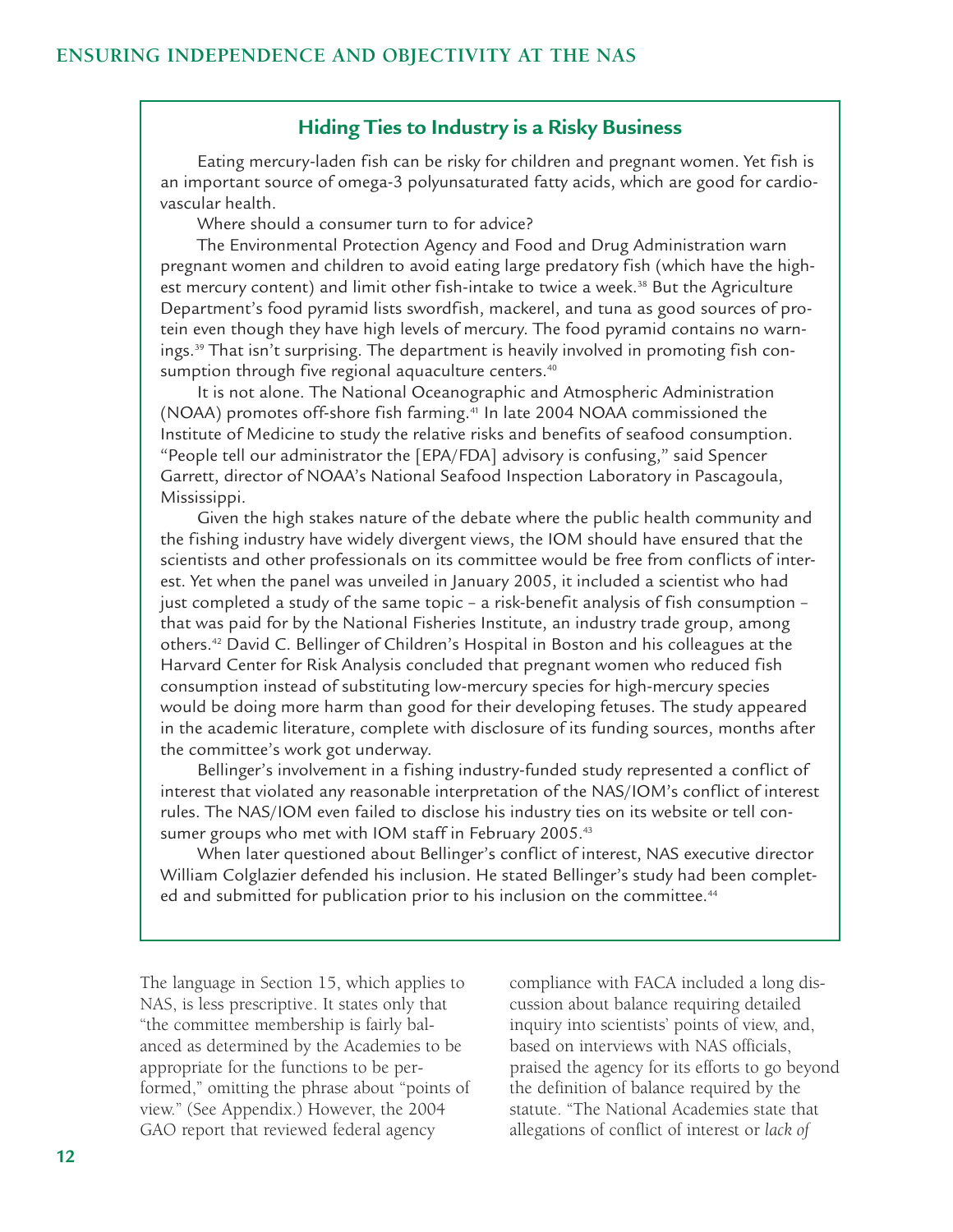*balance and objectivity* (emphasis added) can undermine the conclusions of fully competent committees<sup>"45</sup>

While direct conflicts of interest are relatively straightforward to understand because they involve financial relationships, bias or point of view is more difficult to track. On the one hand, a scientist's employment, organizational affiliations, and published writings can indicate a perspective on issues. The chief scientist for a major corporation, a scientist who writes op-ed columns with a certain perspective, a staff scientist at an environmental group – all can and should be identified as having a particular point of view for the purpose of balancing a committee. But simply because a scientist receives research grants or speaking fees from a company or industry research institute doesn't mean that the scientist is biased in favor of industry. While studies have shown that research results tend to reflect the points of view and interests of funders, speculation as to the cause of this relationship remains precisely that  $-$  speculation.<sup>46</sup>

On the other hand, scientists with a long history of working for industry or public interest groups can be assumed to be biased for purposes of balancing committee rosters. "A university professor who is also an official of an environmental advocacy organization may reasonably be viewed by a sponsoring agency and others as representing an environmental rather than an unaligned 'academic' perspective," the GAO said in its 2004 review. "Similarly, a university professor who is also an official of a toxicology institute that receives funding from chemical companies or who provided expert legal testimony for a corporation may reasonably be viewed by a sponsoring agency and others as providing an industry perspective." The GAO analysis clearly suggests that a committee with several industry consultants, unless they were balanced by roughly the same number of health or environmental advocates, would violate  $FACA$ <sup> $47$ </sup>

The issue of bias is more clearly defined for scientists who are directly employed by organizations with an avowed point of view.

When the chief scientist of General Motors sits on an advisory panel, there can be little doubt that the positions he takes will reflect the interests of his employer. In a similar vein, a scientist employed by the Natural Resources Defense Council is safely assumed to be pro-environment.

The gray area occurs when scientists have ties with industry groups or advocacy organizations that are so extensive that they can be said to reflect that particular point of view even though they are not directly employed by those groups. As noted above, a committee dominated by such scientists would be considered unbalanced. But should agencies establishing committees take steps to counterbalance the presence of even one or two such persons on a committee? That requires independent investigation into a scientist's point of view. The GAO report suggested such bias may be inferred from published statements in press articles, public testimony and speeches, court appearances, and affiliations with ideologically-oriented think tanks or research institutes, in addition to extensive relationships with industry.

Identifying points of view of potential appointees is not aimed at barring those sci-

entists from a panel, although that could be one approach to balancing a committee. Rather, FACA merely requires that such biases be offset by scientists with

**When the chief scientist of General Motors sits on an advisory panel, there can be little doubt that the positions he takes will reflect the interests of his employer.**

opposing or alternative points of view. Depending on the committee's task, it is possible that the ideal panel would include a number of scientists with clashing points of view in order for the full committee to receive a complete airing of the issue at hand.

Some science policy experts do not support collecting information on possible biases for the purposes of establishing balance.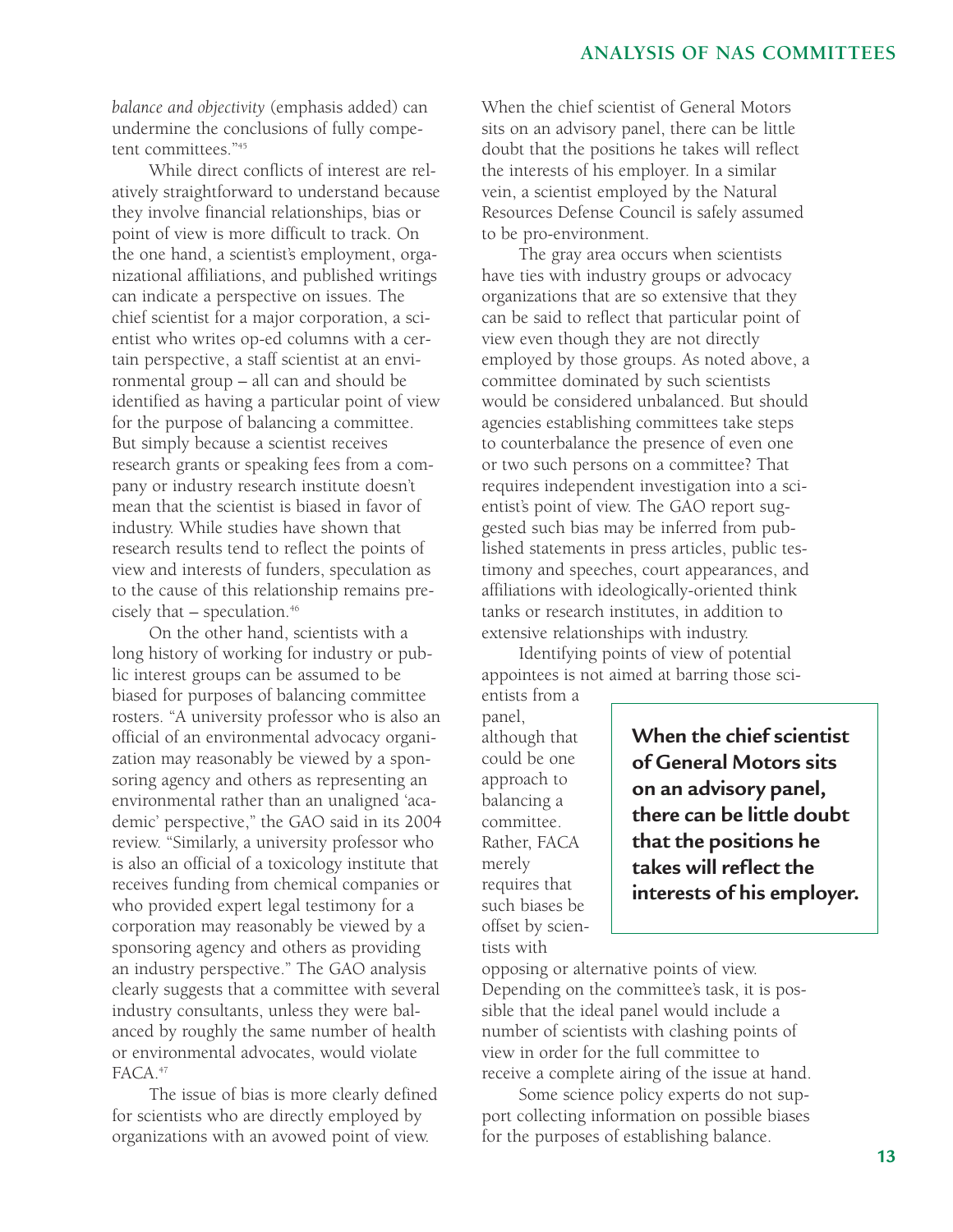Responding to complaints about political influence over the advisory committee process, a 2004 NAS panel chaired by former Congressman John Porter (R-IL) called for eliminating such questions from advisory committee appointment forms. "Scientists, engineers, and health professionals should be appointed to federal advisory committees based on their expertise and integrity," the report said. "They should not be asked for information that would have no bearing on the scientific or technical expertise they would provide during committee discussions – such as political party affiliation, voting record, or *personal positions on particular issues* (emphasis added)."48 That clashes directly with the spirit of FACA and the GAO view

that collecting such information "would better ensure that the committees are, and are perceived as being, fairly balanced in terms of points of view – and that no one interest or viewpoint dominates."49

Ironically, the NAS in 2003 began soliciting such information about potential panelists' views on its confidential disclosure forms. Candidates are asked: "List your relevant articles, testimony, speeches, etc., by date, title, and publication (if any) in which they appeared, or provide relevant representative examples if numerous. Provide a brief description of relevant positions of any organizations or groups with which you are closely identified or associated."50

It is impossible to know how many of the 320 scientists on the 21 panels under review disclosed information about their points of view since the completed forms remain sealed and the discussions about bias and conflicts of interest at the first meeting of panels take place behind closed doors. NAS officials told CSPI that the staff makes no attempt to investigate possible sources of bias independent of the disclosures in the forms. The CSPI investigation found few instances

where the NAS identified a point of view or bias in the panel member's brief biography posted on the Internet.

On the other hand, CSPI's limited background check of the 320 scientists examined found at least 66 scientists (21 percent) whose employment, significant and longterm financial relationships, published writings, think tank membership, or courtroom testimony demonstrated a pro-industry bias (see Figure 2). In contrast, only 9 of the scientists worked for or were closely aligned with environmental, health or public interest groups. Moreover, at least 9 of the 21 panels examined had a significant number of scientists with extensive financial ties to industry who were not balanced by scientists with sig-



*Figure 2: Committee Balance for 21 NAS Panels (number of panel members)*

nificant ties to health, environmental, or other advocacy groups. Such committees should, under the GAO definition of bias that includes not only a demonstrated point of view but extensive ties to either industry or public interest groups, be categorized as imbalanced and in violation of FACA.

**Example:** Nine of the 19 members of the NAS committee assessing the toxicity of dioxin and dioxin-like compounds had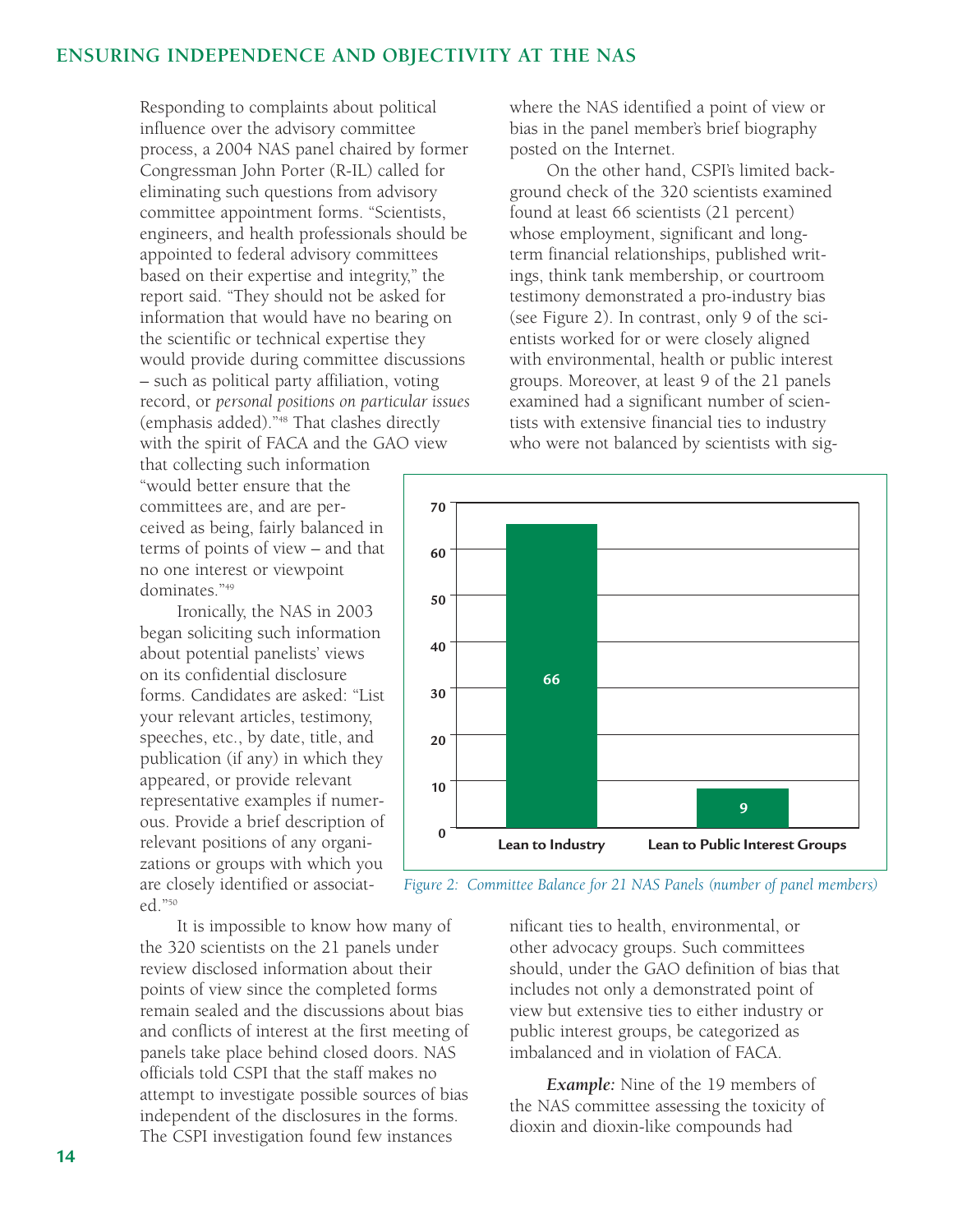extensive ties to industry, mostly in the form of research contracts. Four of them conducted research for manufacturers with a stake in how regulators handle dioxin, which is a toxic by-product of the chemical, pesticide, and pulp and paper bleaching industries. Not a single scientist on the panel was directly affiliated with an environmental organization or closely aligned with environmentalist groups.

*Example:* In 2004 Congress asked NAS to evaluate the EPA's recently adopted "Changes in New Source Review Programs for Stationary Sources of Air Pollutants." The NAS appointed Princeton University professor William Happer, a prominent global warming skeptic whose writings have appeared in Hoover Institution publications, as chairman. The committee also included George Mason University professor Brian F. Mannix, whose writings have appeared in publications issued by the Mercatus Institute, an industry-oriented think tank that raises funds from fossil fuel industries. Mannix in 2001 wrote that the "EPA's New Source Review program is a substantial deterrent to investment in new oil refinery and power generation capacity." No scientists on the panel had a pro-environmentalist bias. Following protests against their presence on the panel, Happer and Mannix resigned.

**Example:** The NAS committee studying "Toxicity Testing and Assessment of Environmental Agents," impaneled in March 2004, included 12 scientists biased toward industry but only one biased toward environmental protection. The group included Gail Charnley, a private consultant to Dow Chemical who is affiliated with the Annapolis Center, an anti-regulatory think tank based in Maryland; Nancy Kerkvliet of Oregon State University, also connected to the Annapolis Center; and Abby A. Li, a former toxicologist for Monsanto who recently had joined Exponent, a private consulting firm whose clients are mainly corporations. The only environmentalist on the panel was Dr. Gina Solomon, a staff scientist for the Natural Resources Defense Council.

*Example:* In June 2004, the NAS' Board on Environmental Studies and Toxicology launched a 20-month review of state pollution control programs. The request was initiated by Sen. Kit Bond (R-MO), who was seeking an exemption for a major employer in his state.<sup>51</sup> The panel included Gary Marchant, an environmental law professor at Arizona State University who once represented major automobile manufacturer trade associations in regulatory proceedings. The panel did not include any lawyers from environmental groups or state agencies. Moreover, the committee included four scientists with close ties to industry and none with ties to environmental groups.

*Example:* The August 2005 panel evaluating the feasibility of the Department of Energy's Carbon Sequestration Program included 10 of 11 members with recent or current financial ties to the petroleum, energy and chemical industries. The only committee member without financial ties to carbonbased industries was a university oceanographer from Rhode Island.

**Finding: NAS did a poor job of balancing points of view on a majority of the 21 study panels examined. Even where an attempt was made to create balance, the results are almost always tilted toward industry dominance. The NAS makes no independent attempt to research nominees' potential biases. It relies on scientists' self-disclosure, plus whatever information is provided by the public.**

### *C. Disclosing Conflicts of Interest and Biases*

Disclosure is one means of managing conflicts of interest and bias in science and scientific publishing. Disclosure provides users of the data or readers of the publications with information that will help them evaluate the quality of the research and the conclusions of the researchers. Initially controversial, it is now considered routine at many leading science and medical journals. Most government agencies that employ scien-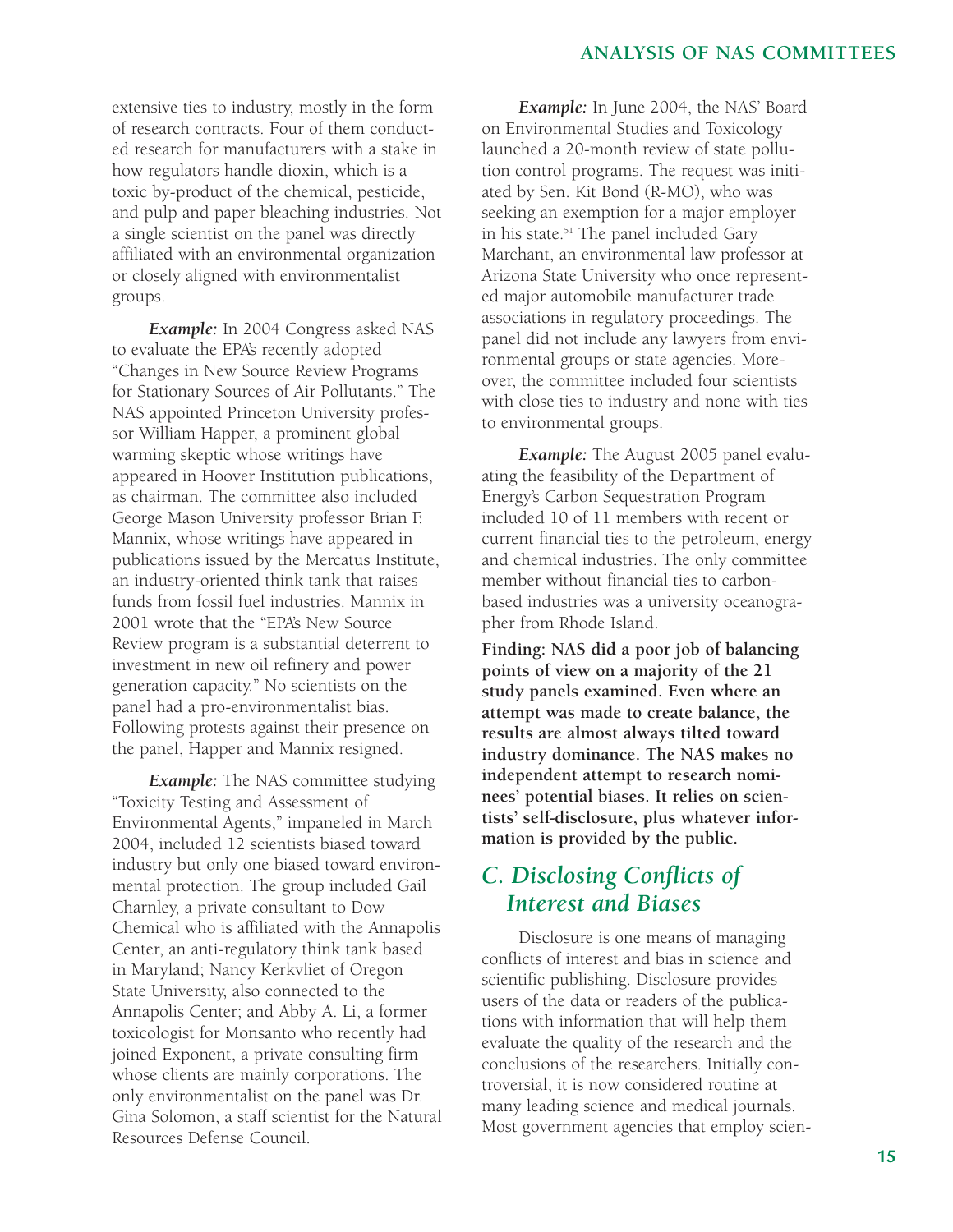tists as advisors require disclosure, as do medical societies at most of their meetings. However, as the controversy of requiring disclosure declined, a new debate emerged: does disclosure go far enough? "[Disclosure] serves to highlight the potential for bias, but cannot and does not eliminate the conflicts," the editor of the *Journal of the American Medical* Association wrote in 2001.<sup>52</sup>

Nor does disclosure eliminate the outright manipulations that sometimes occur. Disclosure does not prevent authors with ties to commercial entities or with their own commercial interests from delaying publication, keeping conflicting information confidential, or skewing their interpretations to fit their sponsors' needs.<sup>53</sup>

Some authors have failed to disclose relevant financial interests. The May 2005 stem cell research breakthrough announced in *Science* by Hwang Woo-Suk, Gerald Schatten and others, which was later retracted as fraudulent, failed to disclose the two scientists' patent filings.<sup>54</sup> After a CSPI study identified a number of articles that failed to report relevant conflicts of interest in four prominent journals,<sup>55</sup> one journal, *Environmental Health Perspectives*, pledged to ban scientists from publishing within their pages for three years if fraudulent disclosure filings are later discovered.<sup>56</sup>

These well-publicized failures to disclose conflicts of interest (well publicized in the science press at least) should have made NAS officials sensitive to the importance of disclosing on its website the conflicts of interest of committee members. Disclosure is not only a way of providing this information to the public, which is crucial to maintaining the public's faith in the integrity of the NAS role in the science policy process, but an internal tool for preventing or managing conflicts of interest and bias on its committees, which the previous two sections showed it has consistently failed to do.

The disclosure requirements in Section 15 of FACA are quite specific, stating that no one can serve on a committee:

*relevant to the functions to be performed, unless such conflict is promptly and publicly disclosed and the Academy determines that the conflict is unavoidable. (See Appendix.)*

The NAS is also required by statute to give brief biographies of potential committee members to help the public comment on their qualifications. The public cannot intelligently comment on the conflicts of interest and balance aspects of committee nominees unless their biographies include that information. Yet, according to NAS officials, the biographical postings are limited to providing "an appropriate statement of the member's qualifications to serve on the committee, highlighting the member's expertise and technical credentials related to the committee's charge and his or her relevant current and past affiliations."57

CSPI's independent, but necessarily limited, research found that nearly one out of every five (18 percent) scientists reviewed had some ties to industry. Yet the NAS told the public about those ties in fewer than half the cases. Moreover, not a single scientist was identified as having a particular bias or point of view beyond a handful of cases where their employment by public interest/environmental groups or private firms made their biases apparent.

*Example:* With one exception, every scientist on the "Panel on DOE's Carbon Sequestration Program" had a direct conflict of interest, either consulting for or being employed by oil and energy companies with a potential stake in the committee's outcome. Only half of those ties were disclosed on the NAS website prior to the committee's formation, or subsequently revealed by NAS.

*Example:* The "State Practices in Setting Mobile Source Emissions Standards" Committee, which was reviewing controversial standards, included four scientists with direct ties to oil and vehicle companies. Just two of those ties were revealed by the NAS to the public prior to formation of the committee.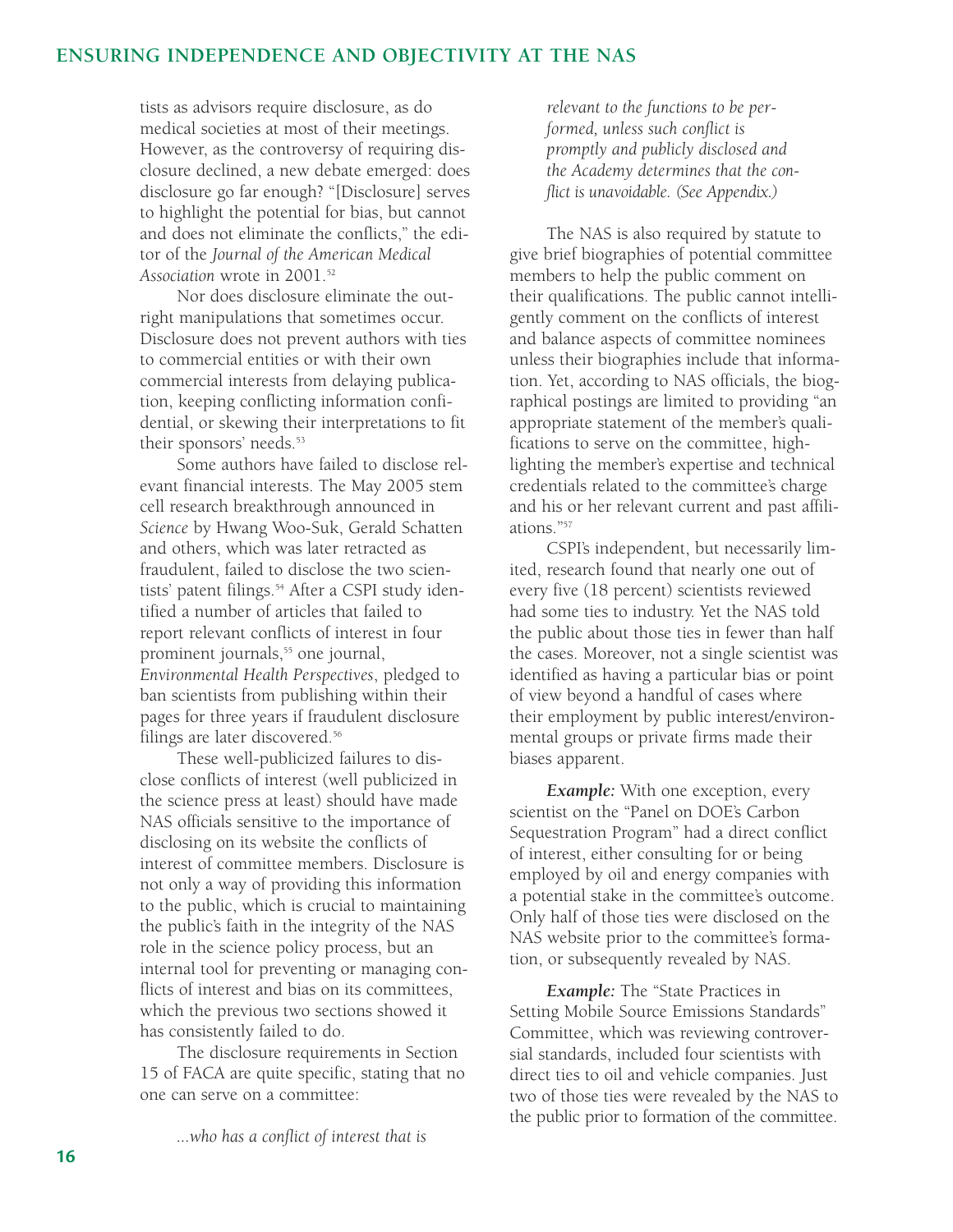*Example:* The "Review of the WIC [Women, Infants and Children] Food Packages" committee included five scientists with ties to the food industry or food industry-related research institutes. None of those ties was revealed to the public prior to being appointed.

*Example:* Excluding the reporting of direct employment by corporations or advocacy organizations, none of the biographies listed for the 21 committees reviewed by CSPI included a statement suggesting that a prospective committee member had a nonfinancial bias about the subject matter. CSPI's independent investigation found at least 3 scientists with biases that had been revealed in other forums. (See the examples of Happer and Mannix on page 15.)

**Finding: The NAS provides brief biographies of prospective members of its committees on its website, and giving the public 20 days advance notice before the first meeting provides sufficient time to comment. However, those biographies are woefully inadequate for that purpose because they consistently fail to provide crucial data regarding conflicts of interest and points of view.**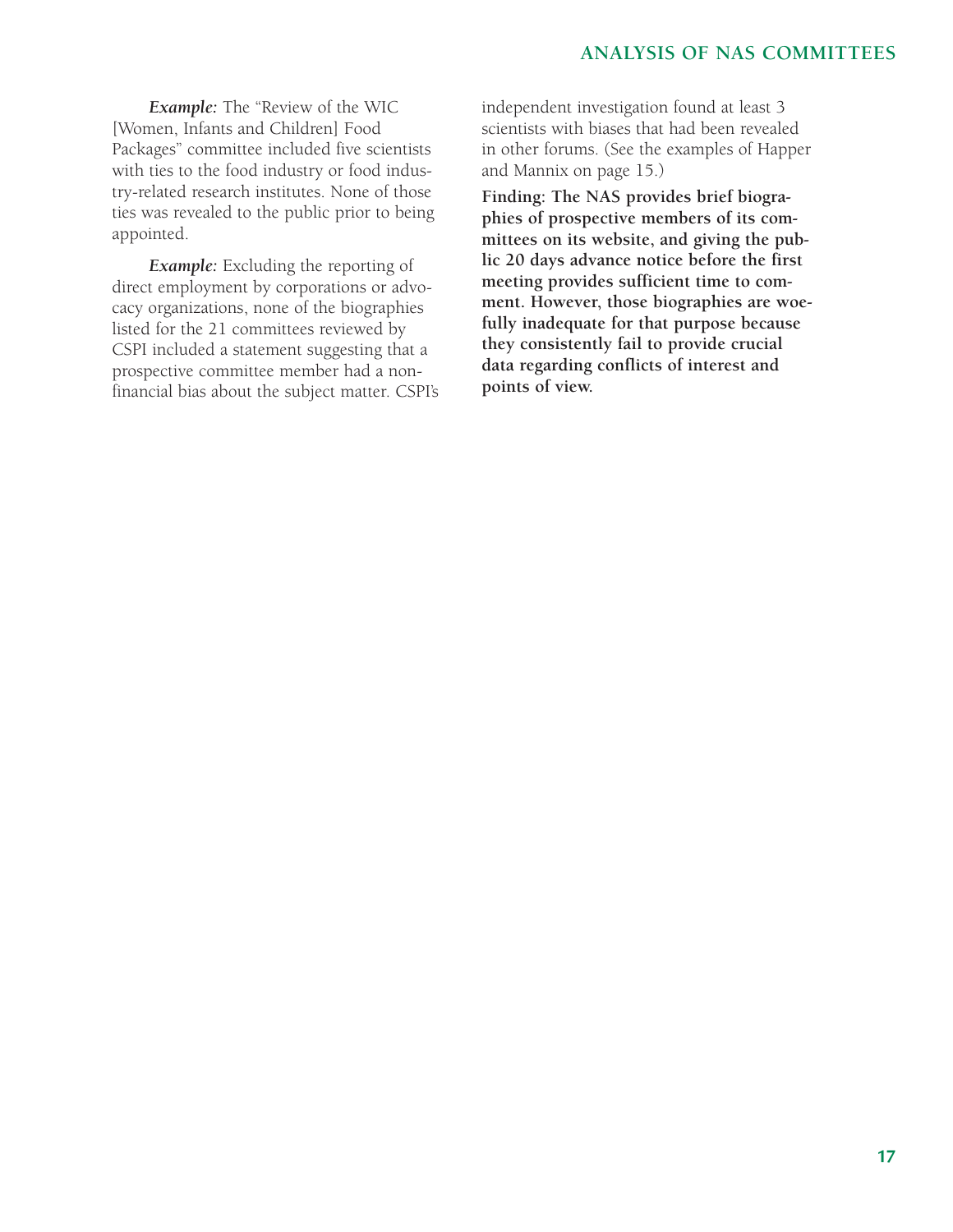# V. Recommendations

- The CSPI review of 21 NAS committees impaneled over the past three years found that the NAS:
	- Failed to keep its legal obligation to appoint scientists without conflicts of interest to its study panels.
	- Failed to identify numerous proposed panel members with ideological biases; failed to balance them with panel members with opposite or alternative points of view; and allowed over-representation of industry-oriented scientists on many panels, thus failing to meet the test of balance.
	- Failed to provide the public with information about the conflicts of interest and biases of prospective panel members, even though the public is encouraged to comment on those and other issues during the committee formation process.

To achieve its stated goal of "ensuring independent, objective advice" for federal agencies, Congress, and the general public, the NAS should:

- Strengthen its definition of conflicts of interest to include any financial ties to companies, industry trade groups, or industry-dominated research institutes that might be affected by the committee's work. The NAS should consider any financial ties within the past five years when evaluating conflicts of interests, not just current ties, which is its present policy.
- Explicitly state that it is NAS policy to exclude any scientists with conflicts of interest from committees unless their expertise is crucial to successful com-

pletion of the committee's task. In such cases, the NAS should issue and publish conflict of interest waivers documenting the nature of the conflict and the reason for the waiver.

- Change its definition of "balance" on committees to include bias or point of view (in addition to the current definition that committees will be balanced by including all the necessary types of expertise). The definition of point of view should be expanded to include scientists whose extensive financial ties to industry or public health/environmental groups (not just employment by those entities) merit their being considered as having that point of view.
- More closely evaluate scientists' point of view disclosures to determine if candidates need to be balanced with candidates with opposite or alternative points of view. Balance should be defined as having roughly equal numbers from opposing or alternative points of view.
- Review compliance with the requirement for disclosure of conflicts of interest and points of view/bias prior to a scientist being nominated for the committee. To encourage compliance, the NAS should ban any scientist who fails to disclose appropriate information from serving on any NAS panel for three years.
- Inform scientists who are being considered for panels that their conflicts of interest will be publicly disclosed.
- Publicly announce through its website and other outreach channels that it is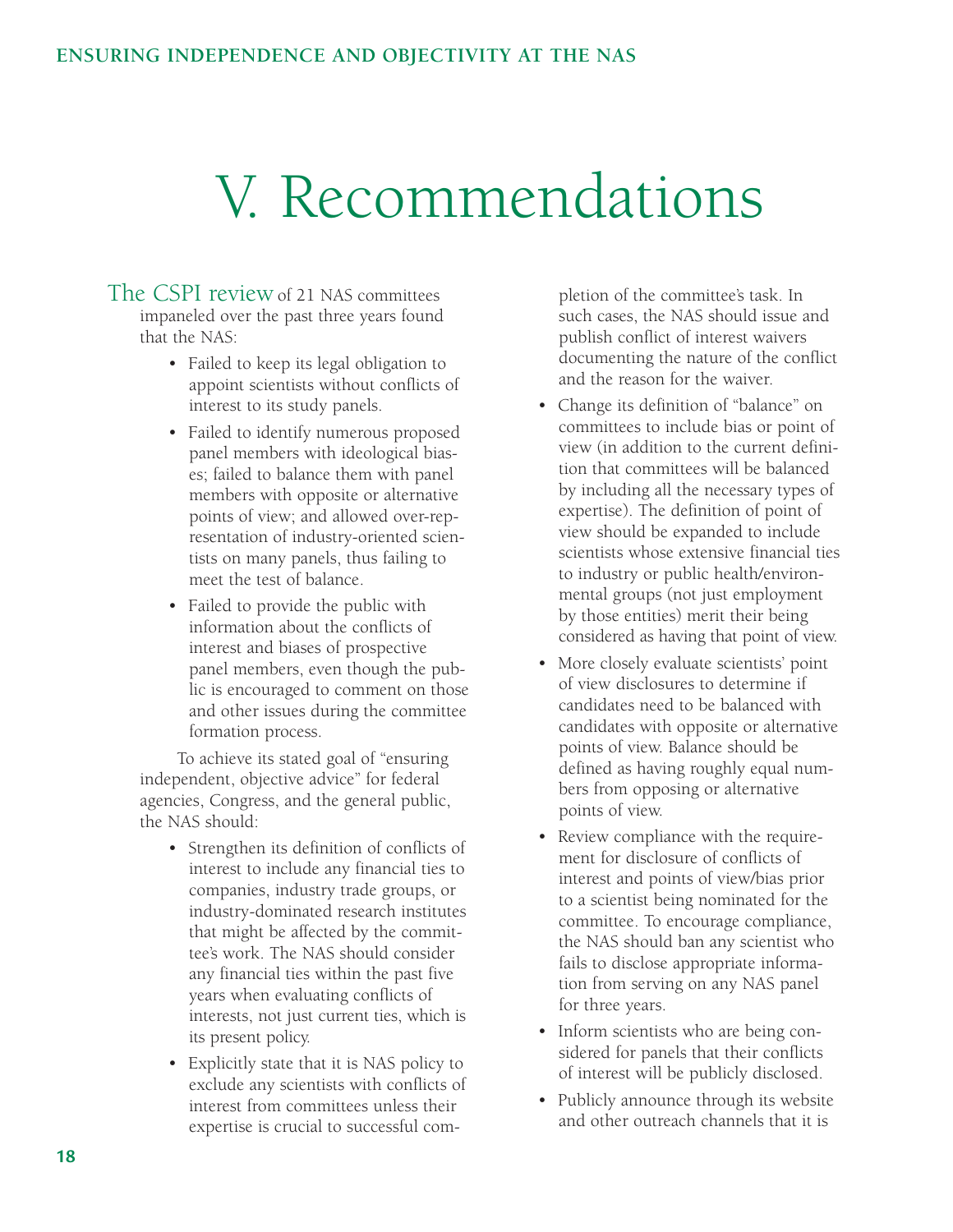forming a new study committee. That announcement should occur at least three months before the first meeting of the committee and include an invitation to the public to submit nominations for membership on the committee.

• Post on its website, after a tentative roster for the committee has been chosen, all financial conflicts of interest, points of view, and biases that are relevant to the topic being studied by the committee. Those disclosures should be published at least 20 days before the first meeting of the committee to

allow the public sufficient time to comment.

- Publish along with the final roster an assessment of public comments regarding a committee's nominees and overall balance.
- Maintain a listserv that notifies interested individuals when a committee is being formed and when it has chosen a tentative list of nominees. The notice should include a link to the proposed list of nominees.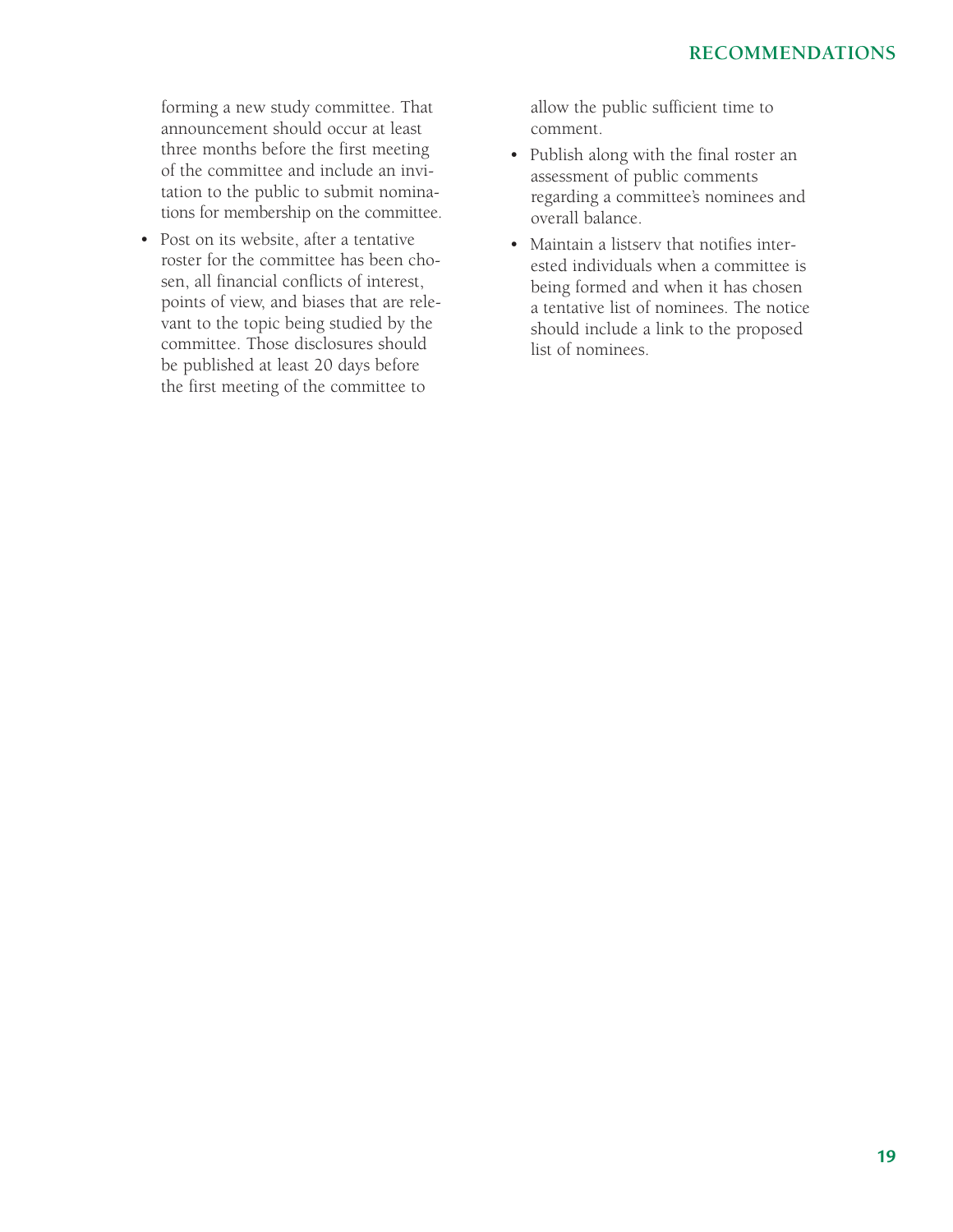# Appendix A **FEDERAL ADVISORY COMMITTEE ACT PROVISIONS SPECIFIC TO NAS**

TITLE 5 – APPENDIX

FEDERAL ADVISORY COMMITTEE ACT

Sec. 15. Requirements relating to the National Academy of Sciences and the National Academy of Public Administration -STATUTE-

(a) In General. - An agency may not use any advice or recommendation provided by the National Academy of Sciences or National Academy of Public Administration that was developed by use of a committee created by that academy under an agreement with an agency, unless -

(1) the committee was not subject to any actual management or control by an agency or an officer of the Federal Government;

(2) in the case of a committee created after the date of the enactment of the Federal Advisory Committee Act Amendments of 1997, the membership of the committee was appointed in accordance with the requirements described in subsection (b)(1); and

(3) in developing the advice or recommendation, the academy complied with -

(A) subsection  $(b)(2)$  through  $(6)$ , in the case of any advice or recommendation provided by the National Academy of Sciences; or

 $(B)$  subsection  $(b)(2)$  and  $(5)$ , in the case of any advice or recommendation provided by the National Academy of Public Administration.

(b) Requirements. - The requirements referred to in subsection (a) are as follows:

(1) The Academy shall determine and

provide public notice of the names and brief biographies of individuals that the Academy appoints or intends to appoint to serve on the committee. The Academy shall determine and provide a reasonable opportunity for the public to comment on such appointments before they are made or, if the Academy determines such prior comment is not practicable, in the period immediately following the appointments. The Academy shall make its best efforts to ensure that

(A) no individual appointed to serve on the committee has a conflict of interest that is relevant to the functions to be performed, unless such conflict is promptly and publicly disclosed and the Academy determines that the conflict is unavoidable,

(B) the committee membership is fairly balanced as determined by the Academy to be appropriate for the functions to be performed, and

(C) the final report of the Academy will be the result of the Academy's independent judgment. The Academy shall require that individuals that the Academy appoints or intends to appoint to serve on the committee inform the Academy of the individual's conflicts of interest that are relevant to the functions to be performed.

(2) The Academy shall determine and provide public notice of committee meetings that will be open to the public.

(3) The Academy shall ensure that meetings of the committee to gather data from individuals who are not officials, agents, or employees of the Academy are open to the public, unless the Academy determines that a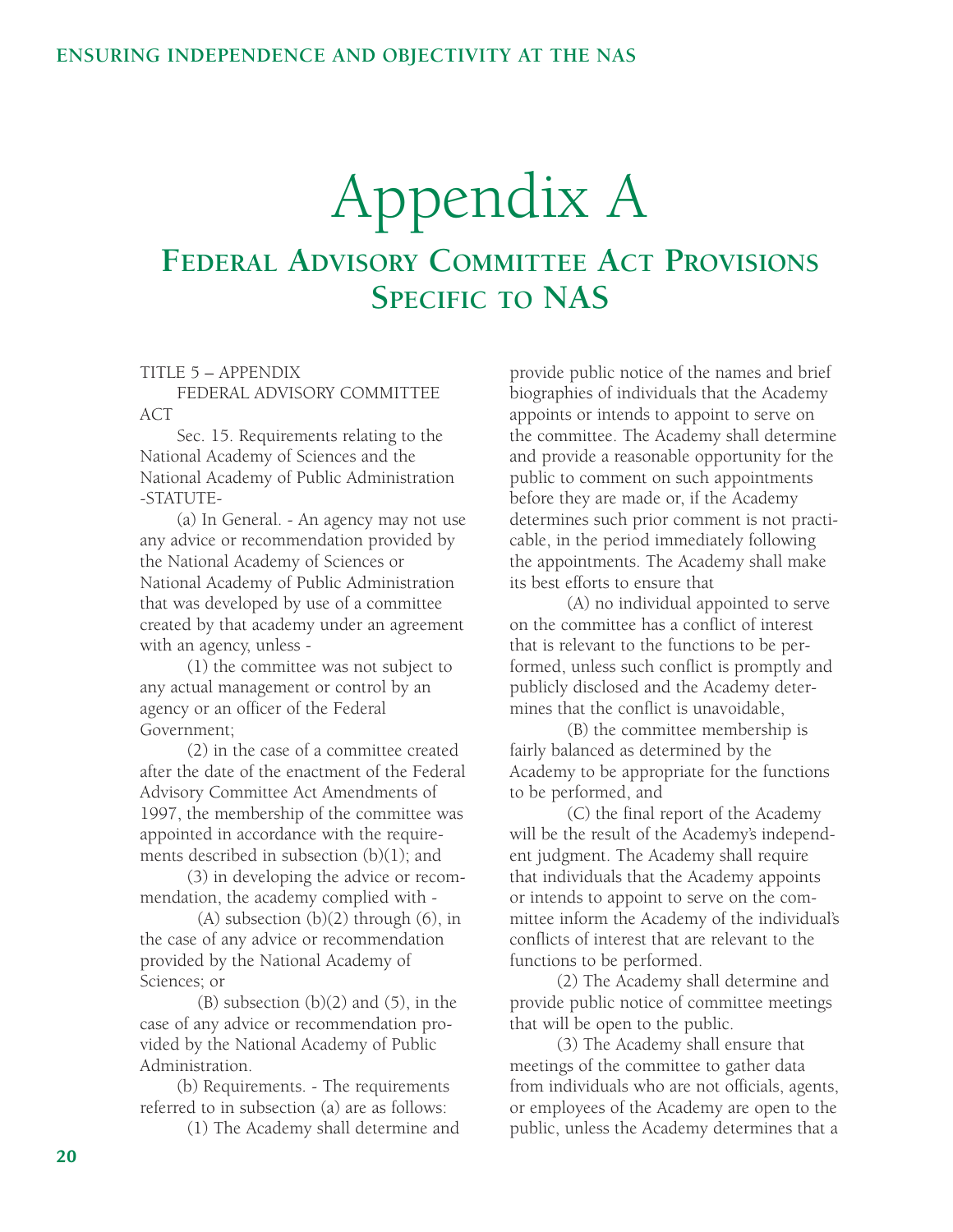meeting would disclose matters described in section 552(b) of title 5, United States Code. The Academy shall make available to the public, at reasonable charge if appropriate, written materials presented to the committee by individuals who are not officials, agents, or employees of the Academy, unless the Academy determines that making material available would disclose matters described in that section.

(4) The Academy shall make available to the public as soon as practicable, at reasonable charge if appropriate, a brief summary of any committee meeting that is not a data gathering meeting, unless the Academy determines that the summary would disclose matters described in section 552(b) of title 5, United States Code. The summary shall identify the committee members present, the topics discussed, materials made available to the committee, and such other matters that the

Academy determines should be included.

(5) The Academy shall make available to the public its final report, at reasonable charge if appropriate, unless the Academy determines that the report would disclose matters described in section 552(b) of title 5, United States Code. If the Academy determines that the report would disclose matters described in that section, the Academy shall make public an abbreviated version of the report that does not disclose those matters.

(6) After publication of the final report, the Academy shall make publicly available the names of the principal reviewers who reviewed the report in draft form and who are not officials, agents, or employees of the Academy.

(c) Regulations. - The Administrator of General Services may issue regulations implementing this section.<sup>58</sup>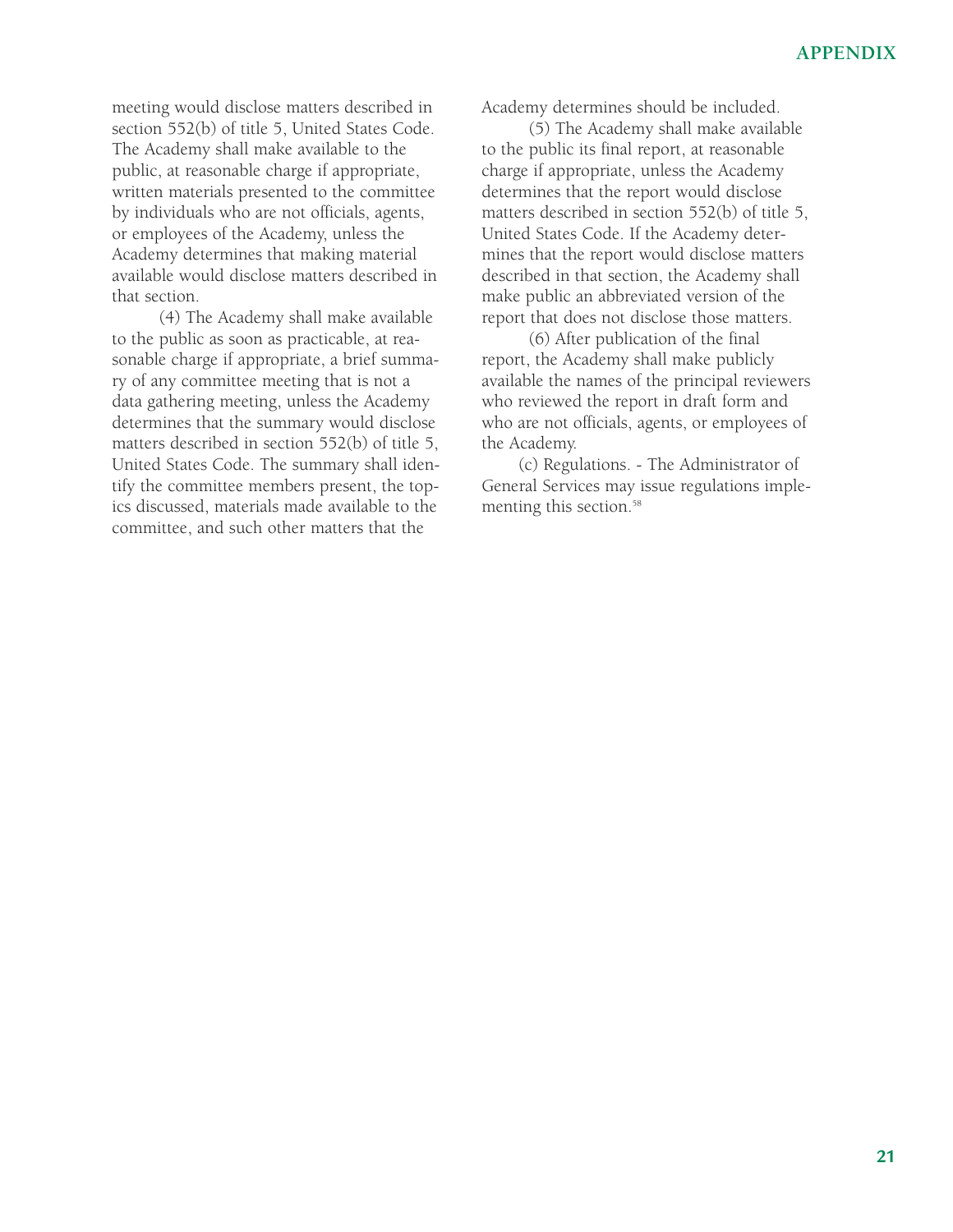# Appendix B **THE 21 COMMITTEES**

BEST-K-03-07-A; 06/01/04 Division of Earth and Life Studies Board on Environmental Studies and Toxicology *State Practices in Setting Mobile Source Emissions Standards*

BEES-J-04-01-D; 08/30/05 Division on Engineering and Physical Sciences Board on Energy and Environmental Systems *Panel on DOE's Carbon Sequestration Program*

BOGH-H-04-01-D; 01/21/05 Institute of Medicine Division of Behavioral and Social Sciences and Education Board on Global Health *Subcommittee on Care for the President's Emergency Plan for AIDS Relief [PEP-FAR] Implementation Evaluation*

HPDP-H-05-03-A; 06/24/05 Institute of Medicine Board on Health Promotion and Disease Prevention Sciences Policy *Asbestos: Selected Health Effects* 

HPDP-H-04-02-A; 06/15/04 Institute of Medicine Board on Health Promotion and Disease Prevention Sciences Policy *Review of the National Immunization Program's (NIP's) Research Procedures and Data Sharing Program*

HSPX-H-04-06-A; 01/24/05 Institute of Medicine Board on Health Sciences Policy *Ethical Considerations for Revisions to DHHS Regulations for Protection of Prisoners Participating as Subjects in Research*

HPDP-H-05-01-A; 04/06/05 Institute of Medicine Board on Population Health and Public Health Practice *Assessment of the U.S. Drug Safety System*

FNBX-H-04-03-A; 08/26/04 Institute of Medicine Food and Nutrition Board Board on Children Youth and Families *Food Marketing and the Diets of Children and Youth* 

FNBX-H-03-01-A; 12/23/03 Institute of Medicine Food and Nutrition Board *Review of the WIC Food Packages*

FNBX-H-04-04-A; 11/01/04 Institute of Medicine Food and Nutrition Board *Nutrient Relationships in Seafood: Selections to Balance Benefits and Risks* 

FNBX-H-01-90-B; 03/23/05 Institute of Medicine Food and Nutrition Board *Committee on Military Nutrition Research*

DELS-O-04-01-A; 03/23/05 Division on Earth and Life Studies *Review of NIOSH Research Programs* 

BLSX-K-04-03-B; 09/14/04 Division on Earth and Life Studies Institute Of Medicine Board on Earth Sciences and Resources *Guidelines for Human Embryonic Stem Cell Research*

BESR-U-04-06-A; 09/14/04 Division on Earth and Life Studies Board on Earth Sciences and Resources *Mine Placement of Coal Combustion Wastes*

BBXX-K-00-02-A; 03/14/03 Division on Earth and Life Studies Institute of Medicine Board on Life Sciences Food and Nutrition Board Agriculture and Natural Resources Board *Process to Identify Hazards and Assess the Unintended Effects of Genetically Engineered Foods on Human Health*

BEST-K-05-01-A; 07/13/05 Division on Earth and Life Studies Board on Environmental Studies and Toxicology *Environmental Impacts of Wind Energy Projects*

BEST-K-03-08-A; 09/09/04 Division on Earth and Life Studies Board on Environmental Studies and Toxicology Board on Agriculture and Natural Resources Food and Nutrition Board *Review EPA's Exposure and Human Health Reassessment of TCDD and Related Compounds*

BEST-U-03-08-A; 03/18/04 Division on Earth and Life Studies Board on Environmental Studies and Toxicology *Toxicity Testing and Assessment of Environmental Agents*

BEST-K-03-04-A; 02/25/04 Division on Earth and Life Studies Board on Environmental Studies and Toxicology *Changes in New Source Review Programs for Stationary Sources of Air Pollutants*

BEST-K-03-02-A; 12/11/03 Division on Earth and Life Studies Board on Environmental Studies and Toxicology *Environmental Decision Making: Principles and Criteria for Models*

BEST-K-03-06-A; 12/21/2004 Division on Earth and Life Studies Board on Environmental Studies and Toxicology *Assessing the Human Health Risks of Trichloroethylene*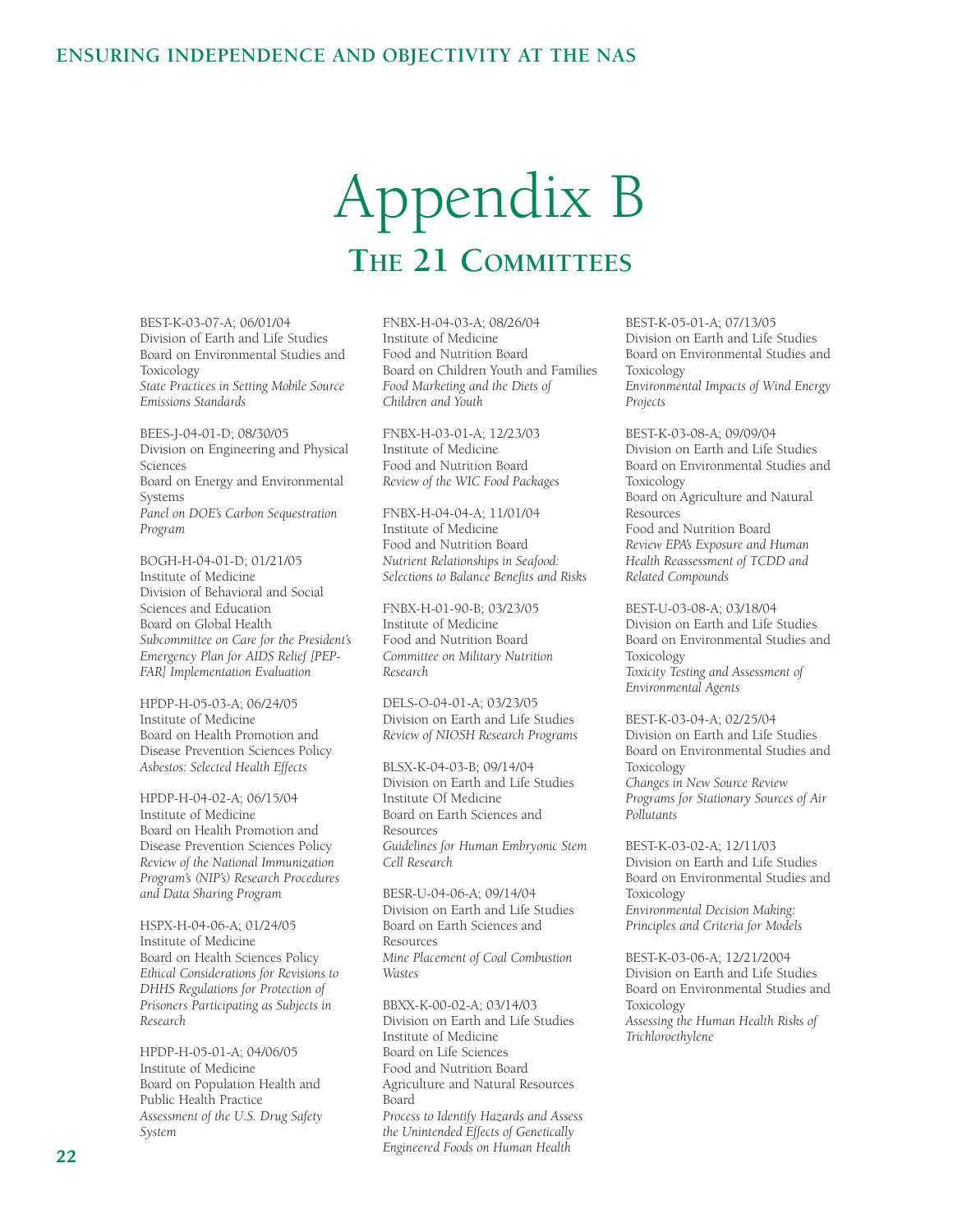# Notes

- For more background on the history of the National Academies, see http://www.nas.org.
- Personal communication, William Colglazier, NAS Executive Officer, to CSPI, October 28, 2005. See also http://www.nasonline.org/site/PageServer?pagename=ABOUT\_main\_page; http://www.nationalacademies.org/annualreport/rev04.htm.
- Jane E. Brody, "Panel Reports Healthy Americans Need Not Cut Intake of Cholesterol," *New York Times,* May 28, 1980, p. 1.
- Jane E. Brody, "Experts Assail Report Declaring Curb on Cholesterol Isn't Needed," *New York Times*, June 1, 1980, p. 1.
- <sup>5</sup> Animal Legal Defense Fund, Inc. v. Shalala, 104 F.3d 424 (D.C. Cir. 1997).
- <sup>6</sup> Government Accounting Office, "Federal Research: The National Academy of Sciences and the Federal Advisory Committee Act," GAO/RCED-99-17, November 1998, p. 5.
- <sup>7</sup> Animal Legal Defense Fund, Inc. v. Shalala.
- M.R.C. Greenwood, "Raiders of the Last Bastion?" *Science*, July 11, 1997, p. 163.
- GAO/RCED-99-17, p. 12.
- <sup>10</sup> GAO/RCED-99-17, p. 2-3.
- <sup>11</sup> Government Accounting Office, "EPA's Science Advisory Board Panels: Improved Policies and Procedures Needed to Ensure Independence and Balance," GAO-01-536, p. 14-19.
- <sup>12</sup> Government Accountability Office, "Federal Advisory Committees: Additional Guidance Could Help Agencies Better Ensure Independence and Balance," GAO-04-328, April 16, 2004.
- <sup>13</sup> Letter from NRDC, EWG and CSPI to Bruce Alberts, President, National Academy of Sciences, Oct. 9, 2003. On file at CSPI.
- <sup>14</sup> Peter Waldman, "Perchlorate-Panel Member Resigns," *Wall Street Journal*, June 11, 2004, p. A3.
- <sup>15</sup> NAS, "Policy on Committee Composition and Balance and Conflicts of Interest," May 2003.
- <sup>16</sup> See, for instance, "NAS Panel Rife With Undisclosed Ties to Polluters," Center for Science in the Public Interest press release, Jan. 22, 2004 (http://www.cspinet.org/integrity/press/200401221. html); and "Coal Ties Tar Science Panel, Groups Say," CSPI press release, Oct. 26, 2004 (http://www.cspinet.org/integrity/press/200410261. html).
- <sup>17</sup> Federal Advisory Committee Act, Section 15, 1972.
- <sup>18</sup> Personal communication, William Colglazier, NAS Executive Officer, to CSPI, Oct. 28, 2005.
- <sup>19</sup> Personal communication, Jim Jensen, NAS Director of Congressional Relations, Oct. 28, 2005.
- <sup>20</sup> NAS website;

http://www.nationalacademies.org/coi/index.html.

- <sup>21</sup> The National Academies' 2003 "Policy on Committee Composition and Balance and Conflicts of Interest
- <sup>22</sup> Personal communication, William Colglazier, NAS Executive Officer, Oct. 28, 2005.
- <sup>23</sup> NAS, "Background Information and Confidential Conflict of Interest Disclosure" forms.
- <sup>24</sup> NAS brochure, "The National Academies Study
- Process: Ensuring Independent, Objective Advice." 25 Personal communication, William Colglazier to CSPI, Oct. 28, 2005.
- <sup>26</sup> NAS brochure, "The National Academies Study Process: Ensuring Independent, Objective Advice."
- <sup>27</sup> See "Confidential Financial Disclosure Form for Special Government Employees Serving on Federal Advisory Committees at the U.S. Environmental Protection Agency," at http://www.epa.gov/science1/ pdf/epaform3110-48.pdf, accessed Jan. 31, 2006.
- <sup>28</sup> GAO-04-328, "Federal Advisory Committees Additional Guidance Could Help Agencies Better Ensure Independence and Balance," April 16, 2004, p. 32-4.
- <sup>29</sup> See http://www.fda.gov/oc/advisory/conflictofinterest/disclosure.pdf.
- <sup>30</sup> See http://www.fda.gov/oc/advisory/default.htm.<br><sup>31</sup> Gardiner Harris and Alex Berenson. "Voters on B
- Gardiner Harris and Alex Berenson, "Voters on Panel Backing Pain Pills Had Industry Ties," *New York Times,* Feb. 25, 2005, p. 1.
- <sup>32</sup> See, for instance, Jennifer Washburn, *University Inc.: The Corporate Corruption of Higher Education*, Basic Books, 2005; and David Willman, "Stealth Merger: Drug Companies and Government Medical Research," *Los Angeles Times*, Dec. 7, 2003, p. 1.
- <sup>33</sup> Quoted in Derek Bok, *Universities in the Marketplace*, Princeton University Press, 2003, p. 66-7.
- Troyen A. Brennan, et al., ""Health Industry Practices That Create Conflicts of Interest," *Journal of the American Medical Association*, Jan. 25, 2006, p. 430.
- <sup>35</sup> Carl Elliott, "Pharma Goes To the Laundry: Public Relations and the Business of Medical Education," *Hastings Center Report*, Dec. 1, 2004.
- <sup>36</sup> Personal communication, Jim Jensen, NAS Director of Congressional Relations, 10/28/05.
- Marian Burros, "Advisories on Fish and the Pitfalls of Good Intent," *New York Times*, Feb. 15, 2006, p. F5.
- See http://www.cfsan.fda.gov/~dms/admehg3.html (accessed Jan. 19, 2006).
- Michael Hawthorne, "What is a consumer to do? The USDA's food pyramid recommends eating three fish that the EPA and the FDA warn are high in mercury," Chicago Tribune, Jan. 19, 2006.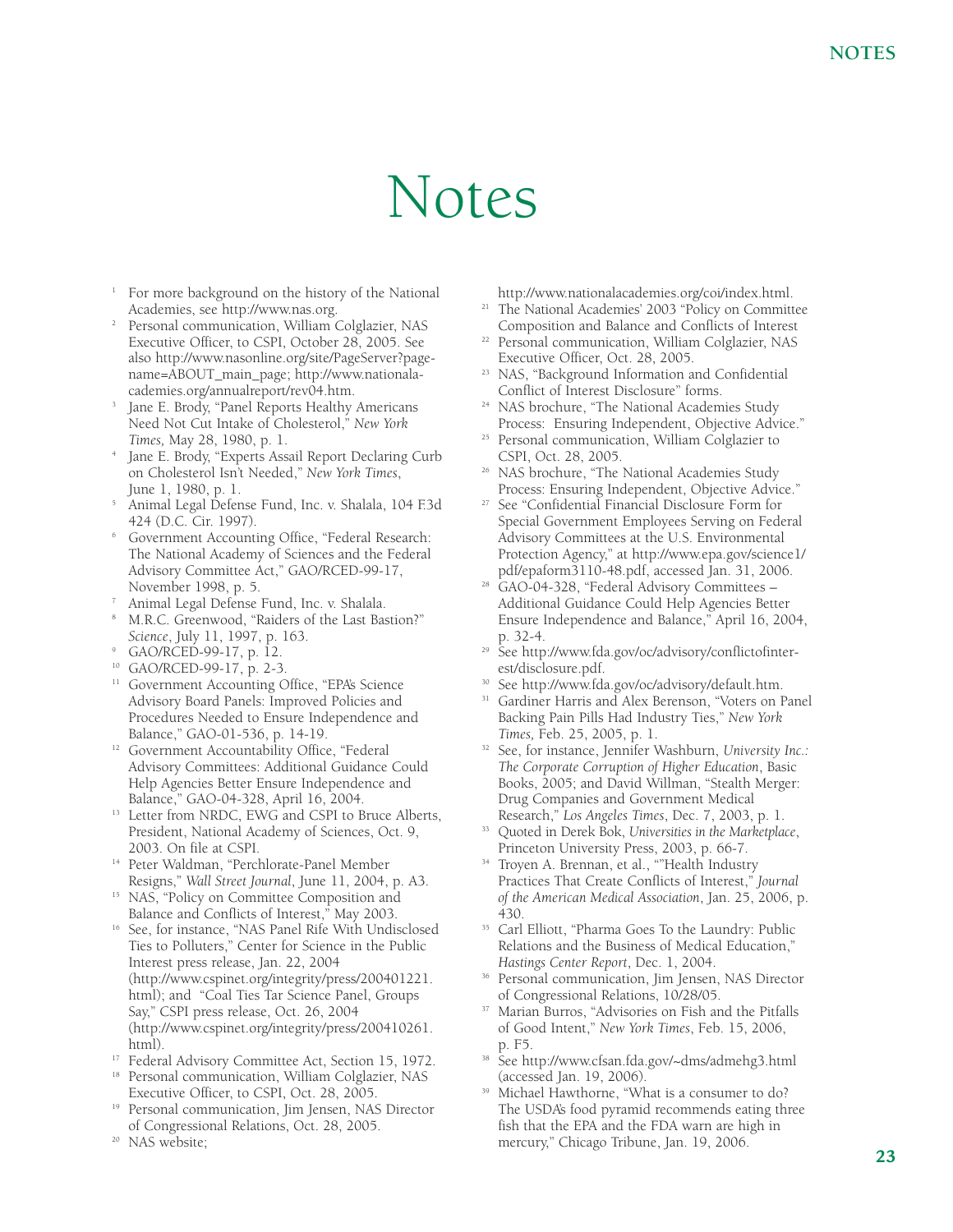- <sup>40</sup> See, for instance, the mission statement for the North Central Regional Aquaculture Center at http://ag.ansc.purdue.edu/aquanic/ncrac/splan.htm (accessed Jan. 19, 2006).
- <sup>41</sup> See, for instance, http://www.nmfs.noaa.gov/mediacenter/ aquaculture/ (accessed Jan. 19, 2006).
- <sup>42</sup> Joshua T. Cohen, PhD, David C. Bellinger, PhD, et al., "A Quantitative Risk-Benefit Analysis of Changes in Population Fish Consumption," American Journal of Preventive Medicine, Vol. 29, No. 4, p. 325-34. The journal reported the study was funded by the National Food Processors Association Research Foundation and the Fisheries Scholarship Fund, whose membership rosters include numerous fish
- <sup>43</sup> CSPI Integrity in Science director Merrill Goozner was present at the meeting.
- <sup>44</sup> CSPI interview with William Colglazier, Oct. 28, 2005.
- <sup>45</sup> GAO-04-328, op. cit., p. 43-4.
- <sup>46</sup> Bekelman JE et al, "Scope and impact of financial conflicts of interest in biomedical research: a systematic review," Journal of the American Medical Association, Jan. 22, 2003, p. 454-63.
- <sup>47</sup> GAO-04-328, op. cit., p. 33.
- <sup>48</sup> "Science and Technology in the National Interest: Ensuring the Best Presidential and Federal Advisory Panel Science and Technology Appointments," The
- <sup>49</sup> GAO-04-328, op cit., p. 40.
- <sup>50</sup> The National Academies, BI/COI Form 1, "Background Information and Confidential Conflict of Interest Disclosure for Studies Related to Government Regulation," May 2003.
- <sup>51</sup> See, for instance, Sen. Kit Bond Press Release, "Bond Joins Workers to Celebrate Groundbreaking on Missouri Briggs and Stratton Plant Expansion," March 21, 2005 (available at http://bond.senate.gov/atwork/recordtopic.cfm?id=2
- <sup>52</sup> DeAngelis et al., "Reporting Financial Conflicts of Interest and Relationships between Investigators and Research Sponsors," *Journal of the American Medical*
- <sup>53</sup> See Bekelman et al, op. cit.; and Curfman GD, et al, "Expression of Concern: Bombardier, et al., 'Comparison of Upper Gastrointestinal Toxicity of Rofecoxib and Naproxen in Patients with Rheumatoid Arthritis,' *N Engl J Med*, 2000; 343:1520-8," *N Engl J Med*, 2005; 353:2813-4.
- <sup>54</sup> See CSPI letter to Donald Kennedy, editor of *Science,* Jan. 12, 2006, available at:<br>http://cspinet.org/new/pdf/science\_letter.pdf.
- <sup>55</sup> Center for Science in the Public Interest, "Unrevealed: Non-Disclosure of Conflicts of Interest in Four Leading Medical and Scientific Journals," July 2004 (http://www.cspinet.org/new/pdf/
- <sup>56</sup> Goehl TJ, "Embracing Scutiny," *Environmental Health Perspectives*, October 2004, available online at: http://ehp.niehs.nih.gov/docs/2004/112-14/
- <sup>57</sup> Personal communication, William Colglazier to CSPI, Jan. 27, 2006.
- <sup>58</sup> Pub. L. 92-463, Sec. 15, as added Pub. L. 105-153, Sec. 2(b), Dec. 17, 1997, 111 Stat. 2689.